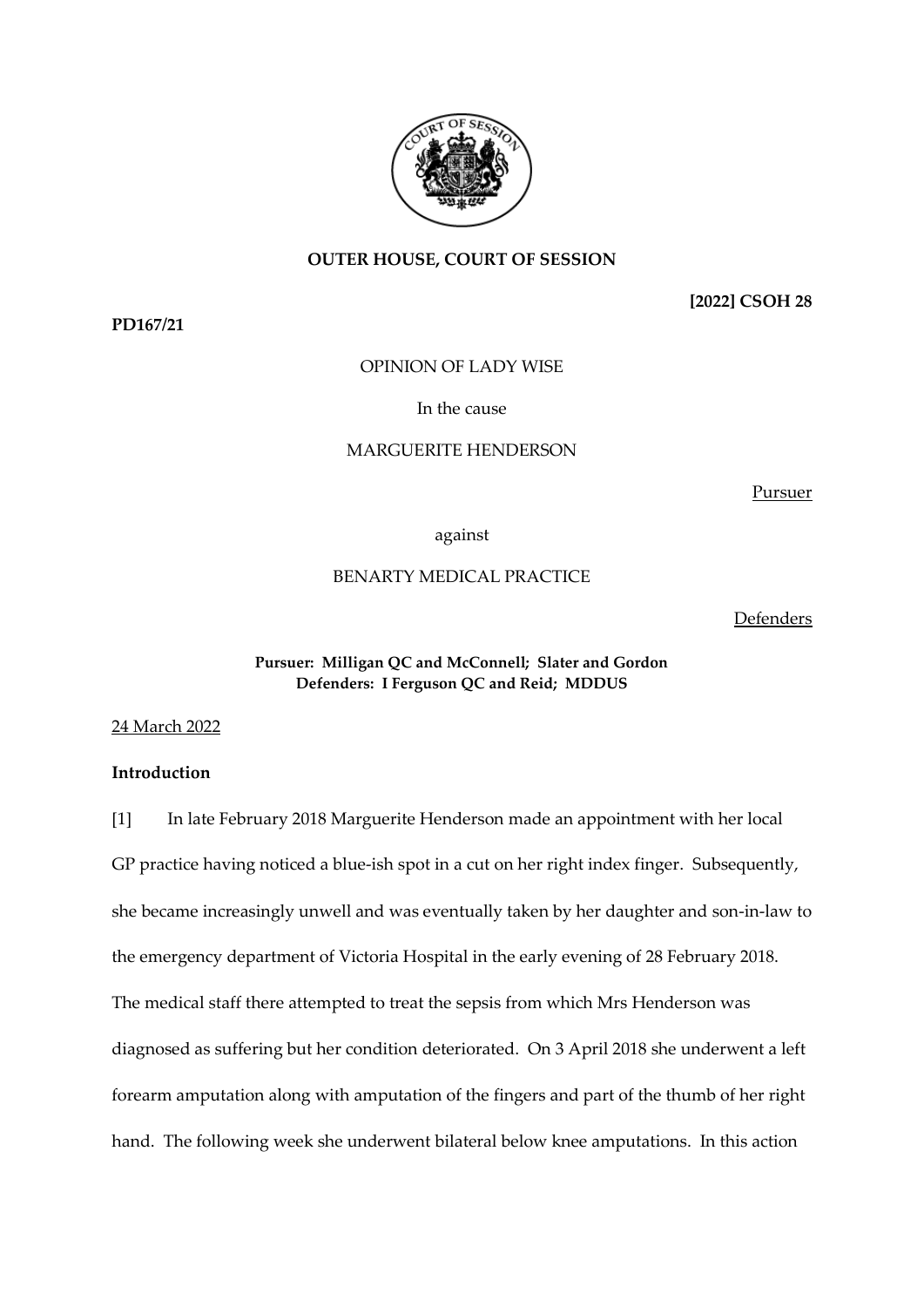she sues the partners and former partners of her local medical practice, claiming that a number of breaches of duty by staff of the practice led to a delay in her being treated which in turn necessitated these life changing amputations.

[2] The case came before me for a proof before answer confined to the question of breach of duty. However in advance of the hearing counsel agreed that the real issue for proof could be narrowed down to the content of a telephone call that took place at 09:34 on Wednesday 28 February 2018 between Mrs Henderson and Heather Leslie, a receptionist at the defenders' medical practice. The critical issue concerned whether an appointment Mrs Henderson had with the treatment room nurse at 14:55 that day was cancelled at Mrs Henderson's own request. In essence, if the defenders' position that Mrs Henderson had cancelled the appointment was accepted, the defenders will not be liable and decree of absolvitor should follow. The pursuer's position was that the court should make findings about what occurred during the call and fix further procedure to allow both sides an opportunity to consider the specific findings. Only the case in relation to the telephone call remains live between the parties on liability. A joint core bundle of documents was lodged for use at proof. While some documents may be referred to by production number, most references will be to page numbers of that joint bundle.

#### **Undisputed facts**

[3] Mrs Henderson was at all material times registered as a patient with the defenders. On 26 February 2018 she telephoned the practice to make an appointment. That appointment was arranged for 27 February at 15:45 and was recorded as being with the treatment nurse in the practice. On the morning of that appointment, Mrs Henderson telephoned the practice and spoke to a receptionist, Brenda McDonald. She requested that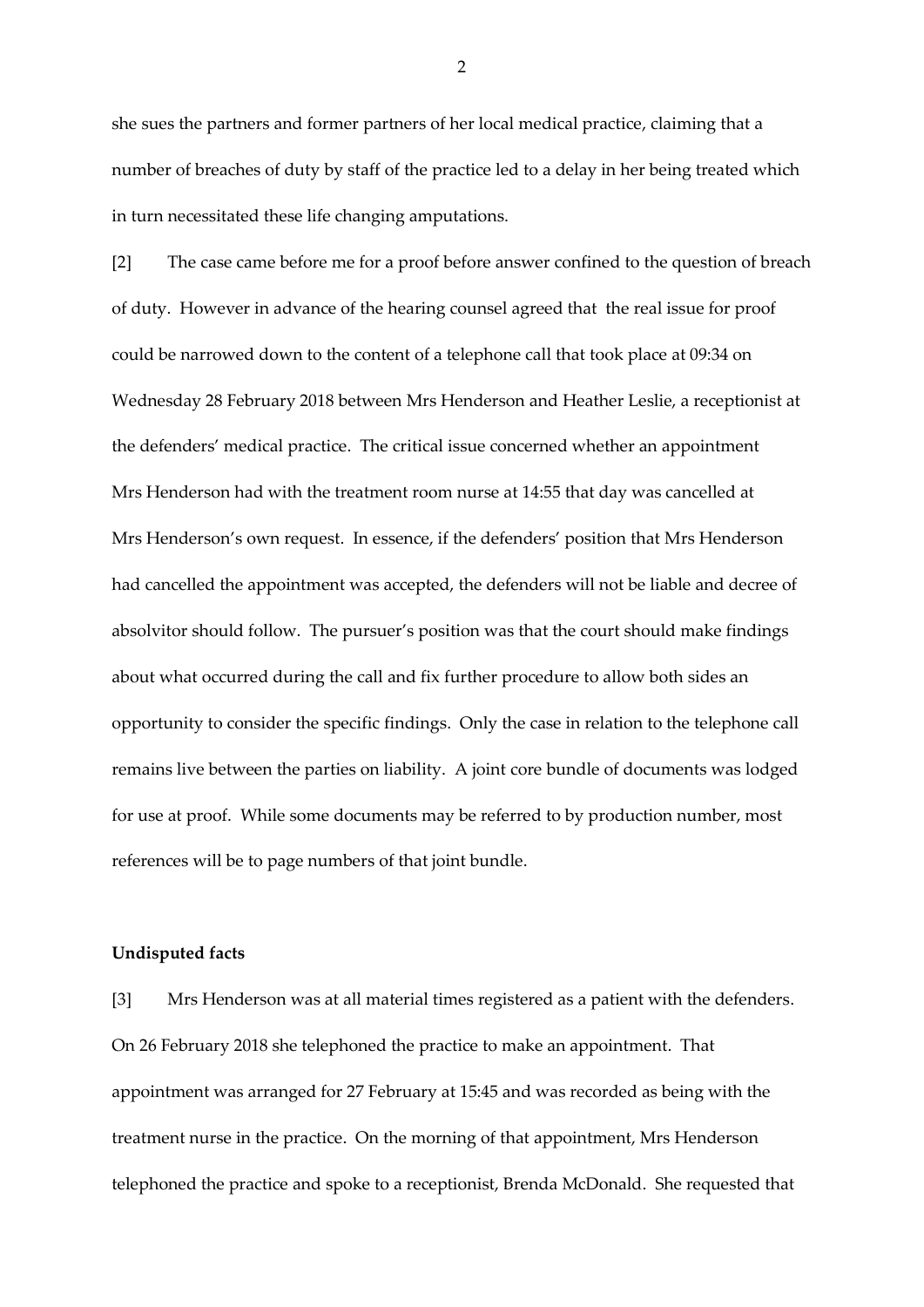her appointment be rescheduled. Brenda McDonald duly rescheduled the appointment for 28 February at 14:55. On 28 February at around 09:34 the practice receptionist Heather Leslie telephoned Mrs Henderson. The defender's records confirm that the appointment due that afternoon was cancelled around that time.

[4] Mrs Henderson lives in Fife. The weather there on 28 February 2018 was extremely poor and forecast to deteriorate further. The unusually low temperatures and heavy snowfall experienced in large areas of Great Britain and Ireland in the last week of February and the first week of March 2018 is commonly referred to as the "Beast from the East".

[5] As indicated, the condition from which Mrs Henderson was ultimately diagnosed as suffering was sepsis. Sepsis is a progressive condition that follows a J-shaped curve where there is an initial slow increase in the severity of the illness followed by a rapid increase of severity which approaches an exponential rate. It does not relapse and remit. The perceived progression and severity of the sepsis may be influenced by factors individual to the patient (such as pain) and treatment factors (such as the administration of antipyretics and IV fluids). Together, these factors may cause the sepsis to appear as a remitting and relapsing condition.

[6] Following her traumatic experience of developing sepsis and subsequent amputations, Mrs Henderson wrote a book entitled "*My Story: Sepsis Raw and Real*" which was published by Mikamme Books on 28 August 2020 and is lodged as number 7/5 of process.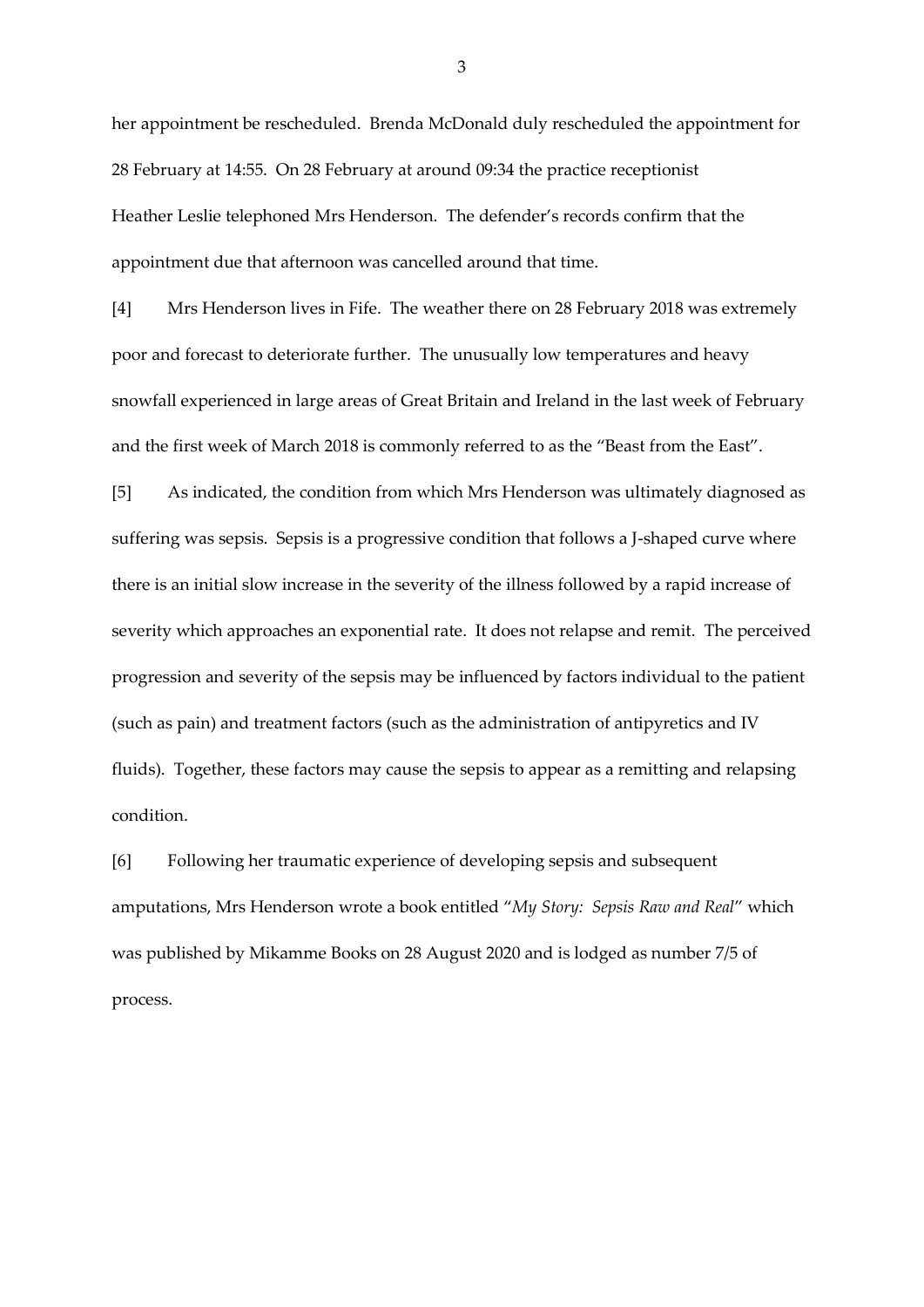#### **Evidence led at proof**

#### *(1) Marguerite Henderson*

[7] Mrs Henderson gave evidence and adopted her written statement (number 6/7 of process) as the main part of her evidence in chief. She explained that on 25 February 2018 she noticed what looked like a paper cut on her right index finger. It was about 1cm long, close to the knuckle and was not painful. She felt well that day and she was not someone with a significant past medical history. The following day, 26 February 2018 she noticed that the paper cut had a blue or purple spot in the middle of it, the size of a small pill. She thought that it looked odd because the spot appeared to be on top of the cut. She was working as a family support worker employed by her local council at the time. At lunch time on 26 February she attended a local pharmacy and spoke with the pharmacist, who looked at the cut and its unusual appearance. The pharmacist recommended that Mrs Henderson make an appointment to see her GP, so she called the practice and asked for an appointment about the cut on her finger. She spoke with a receptionist Gillian Simon and made an appointment for the following afternoon. Mrs Henderson thought that the appointment was to be with a doctor and said that the receptionist did not mention that it would be with a nurse.

[8] When she woke up on 27 February 2018 Mrs Henderson felt unwell, with flu like symptoms. She had a headache, her body was aching and she was shivering. She did not recall looking at the cut on her finger as it was not her main concern that morning. She called the practice first thing to cancel her appointment for that afternoon. She spoke with Brenda McDonald and told her that she was feeling unwell and so would not be able to come to the practice. She said that she told Brenda McDonald that she had "flu like symptoms". She did not mention her finger which was not her concern. Mrs Henderson's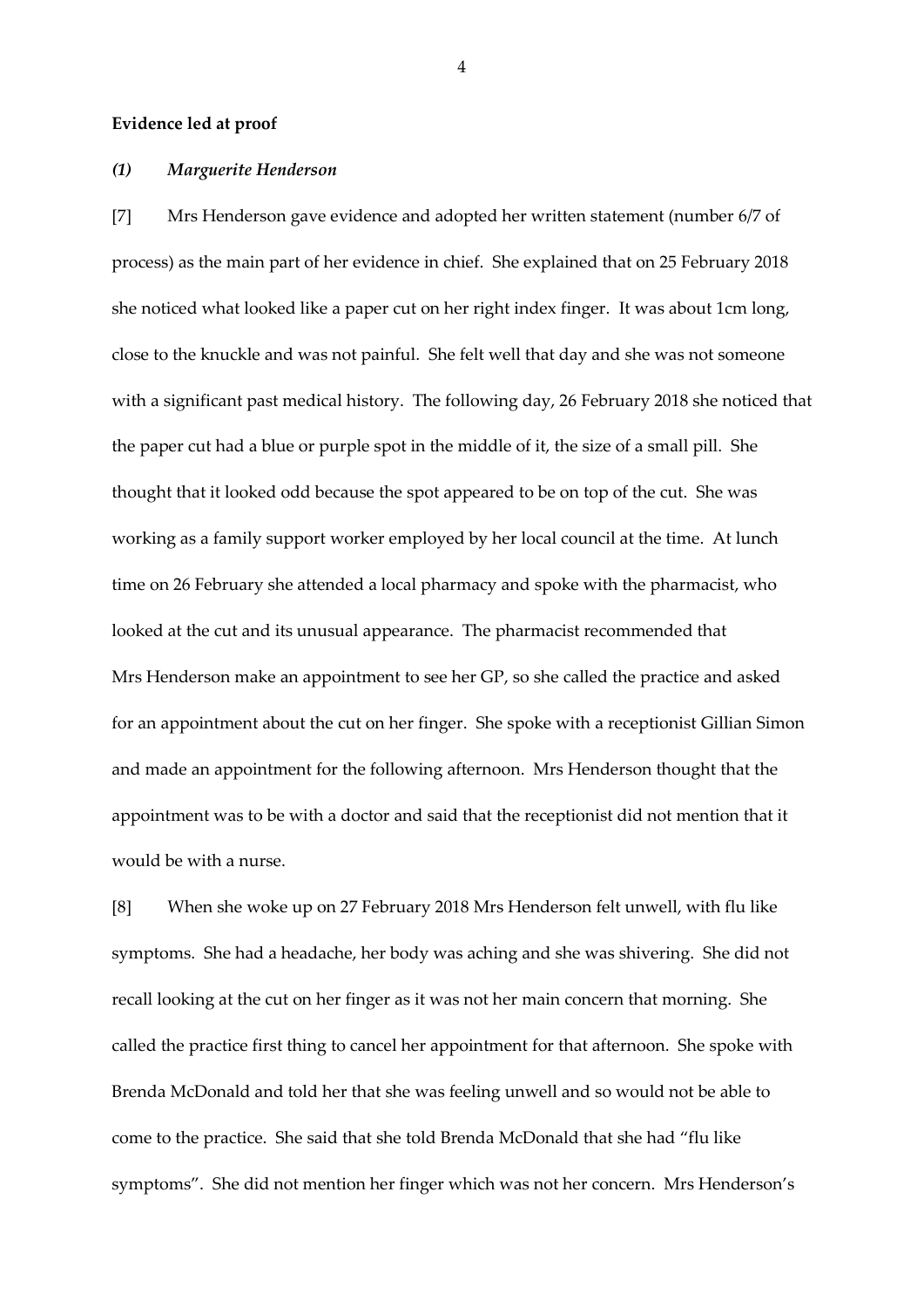position was that Brenda told her that there was a "virus going about". A new appointment was made for 14:55 the next day.

[9] On the morning of 28 February 2018 Mrs Henderson was feeling worse than the day before. She was lethargic and unable to get out of bed. Her right arm and armpit had started to ache and moving her right arm was painful. She was starting to become worried but attributed her symptoms to the virus mentioned in the previous day's telephone call. Her position was that again she did not notice the cut on her finger. She received a telephone call from Heather Leslie the receptionist at 09:34. Ms Leslie told Mrs Henderson that she was calling patients who had appointments scheduled for that day to see if the appointment was still required. Enquiries were being made because of the severe weather conditions. Mrs Henderson's position was that she told Heather Leslie that she did still need her appointment and that she still felt unwell, worse than the day before. She said she told Heather Leslie that she was lethargic, unable to get out of bed and that her right arm was aching. She said she had been conscious that she had not seen a doctor yet about the cut on her finger and mentioned this to Heather. She stated that she certainly did not tell Heather that her finger was feeling better.

[10] Mrs Henderson's position was that Heather Leslie told her that she would leave the appointment in place for that afternoon. She said she clearly remembered Heather saying that she would leave the appointment "as is". She was adamant that she did not cancel the appointment and that if Heather had cancelled the appointment she did not inform Mrs Henderson that she had done so. Mrs Henderson thought she had drifted in and out of sleep during the day on 28 February and had then called the practice. She could not dispute that the second call that day was just before 5.00pm. On that occasion she spoke with Brenda McDonald. She explained her symptoms including the pain in her right arm and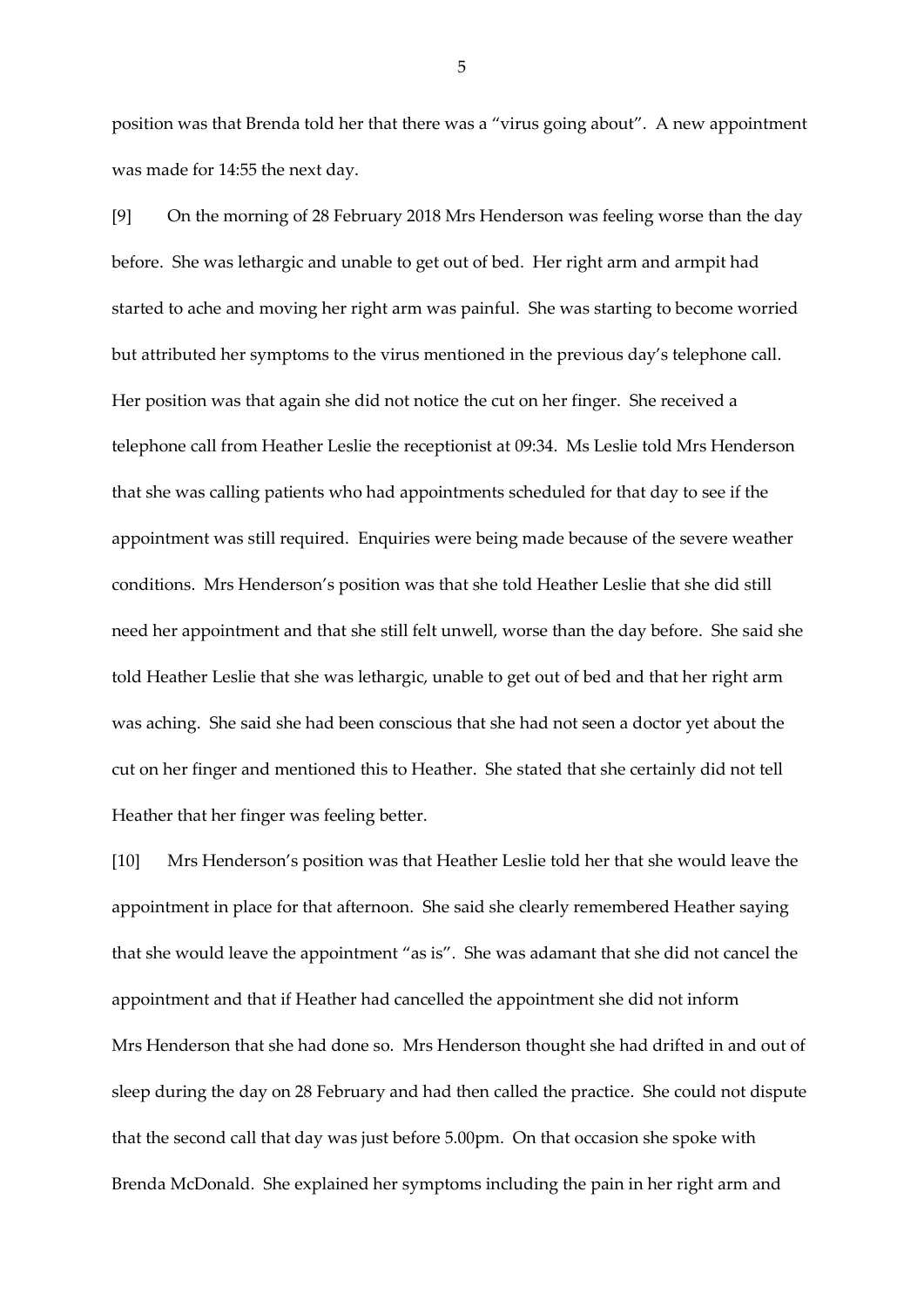right armpit. She said that her chest was tight and she was feeling more unwell than the day before. Brenda McDonald told Mrs Henderson that all the doctors had left to travel home due to the adverse weather. Mrs Henderson's position was that she did not tell Brenda McDonald that she had not attended her appointment earlier that day. Some time after the call with Brenda McDonald, Dr Filsell telephoned her. On hearing Mrs Henderson's account Dr Filsell suggested that she call the out of hours service at 6.00pm when it opened if her symptoms did not improve. At that point Mrs Henderson sought assistance from her daughter Kim and son-in-law Sean, who came and drove her to hospital. Mrs Henderson's position was that she could recall little after her arrival at hospital as she was seriously ill. There was a period when the doctors were trying to save her legs and arms from amputations but ultimately she was taken to Ninewells Hospital in Dundee for the leg amputations. She was not discharged from hospital until late August 2018.

[11] Under cross-examination Mrs Henderson was asked whether the text of the book she had published was true and accurate. She stated that it was not quite true and accurate but that she would describe it as diplomatic. She agreed that there might be some discrepancies in the times given for certain appointments with the practice in the book. A passage in the book relating to the call with Heather Leslie stated "I said that I still needed an appointment as I still needed the doctor to look at my cut finger". In evidence, Mrs Henderson disputed that she had mentioned the cut finger to Heather Leslie. She disputed also that her memory of events was poor, particularly in relation to the phone call with Heather Leslie, the later telephone call with Brenda McDonald and the phone call with Dr Filsell which she said were all "embedded in my brain". She confirmed she had no accurate recollection of arriving at the Accident and Emergency department of the local hospital or what her hands and feet looked like when "dying". The psychologist she had attended had told her that her mind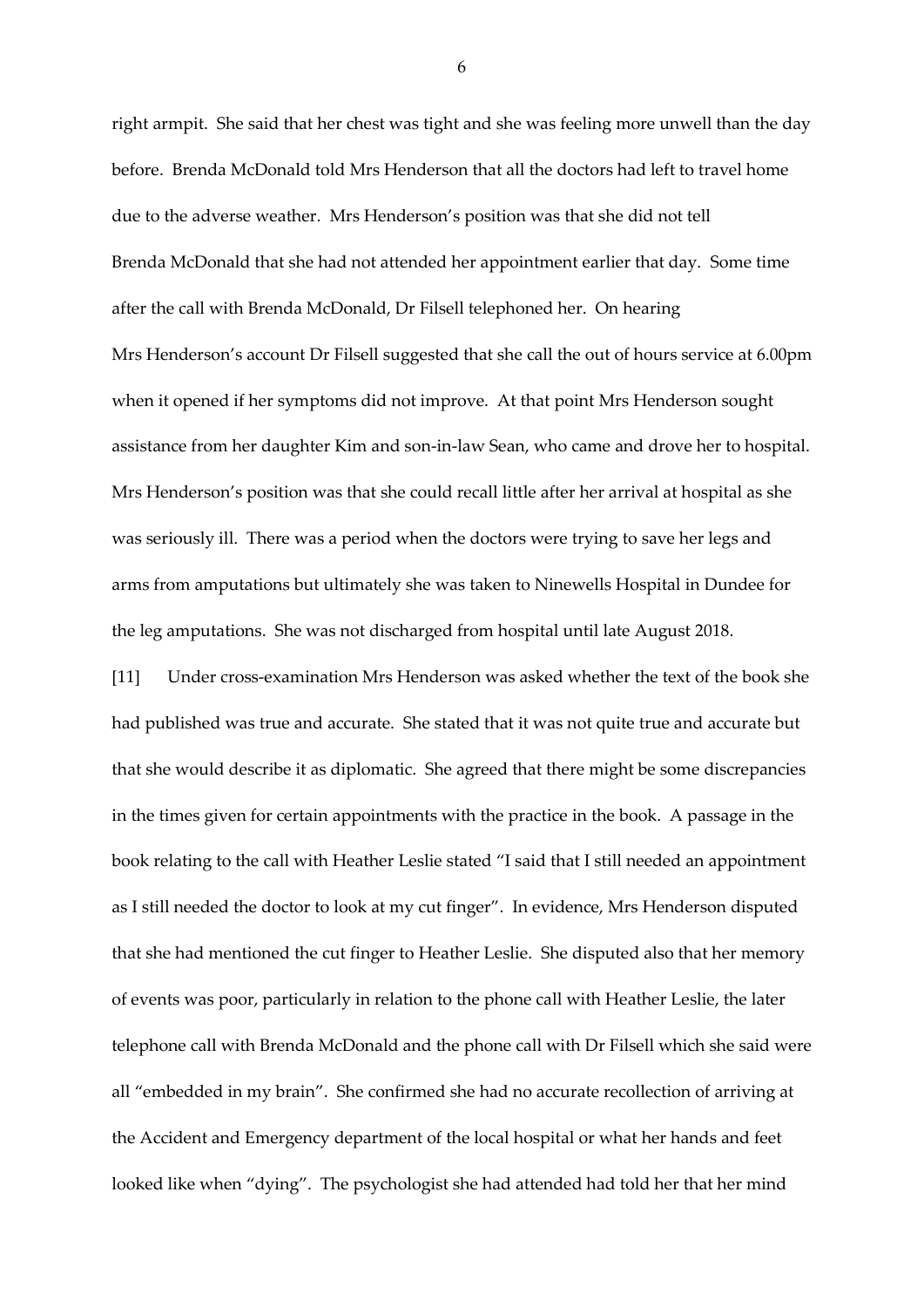would protect her from those details. She agreed that she had discussed the events of 28 February on many occasions with her daughter Kim, her son-in-law Sean and her daughter Emma, including when the proof was imminent. Prior to that her focus had very much been on coping with life following her amputations.

[12] Mrs Henderson stated that when she called the practice later in the afternoon on 28 February it was on the basis that she understood that her appointment was still to come. She did not have a clock in her bedroom, just a phone. She woke up after drifting in and out of sleep all day and thought she needed to speak to the doctor. She agreed that Dr Filsell had later said that if she (Mrs Henderson) had telephoned earlier the doctor could have made a house call. Mrs Henderson was clearly angry that Dr Filsell had not called an ambulance following their telephone call. Dr Filsell's statement (the terms of which were not disputed) records that she suspected that Mrs Henderson had sepsis. The initial complaint made to the practice was made on Mrs Henderson's behalf by her daughter Kim who held a power of attorney for her, but was based on information from Mrs Henderson about what had happened. A letter from the pursuer's solicitors to the MDDUS dated 19 November 2019 was put to the witness. It was recorded there on her behalf in relation to the 28 February appointment that when she called the surgery for help that afternoon "she was advised that her appointment had been cancelled due to the weather" Mrs Henderson disputed that account as accurate. She said she did not know that the appointment had been cancelled until the case review with the doctors some months later.

[13] Mrs Henderson agreed that she first saw her solicitors on 6 July 2018 when they attended hospital to see her. She was still critically ill at that point and had no recollection of Kim showing her a letter of claim made on her behalf. She could not comment on whether Kim would have known by 28 March 2018 when a complaint was first made to the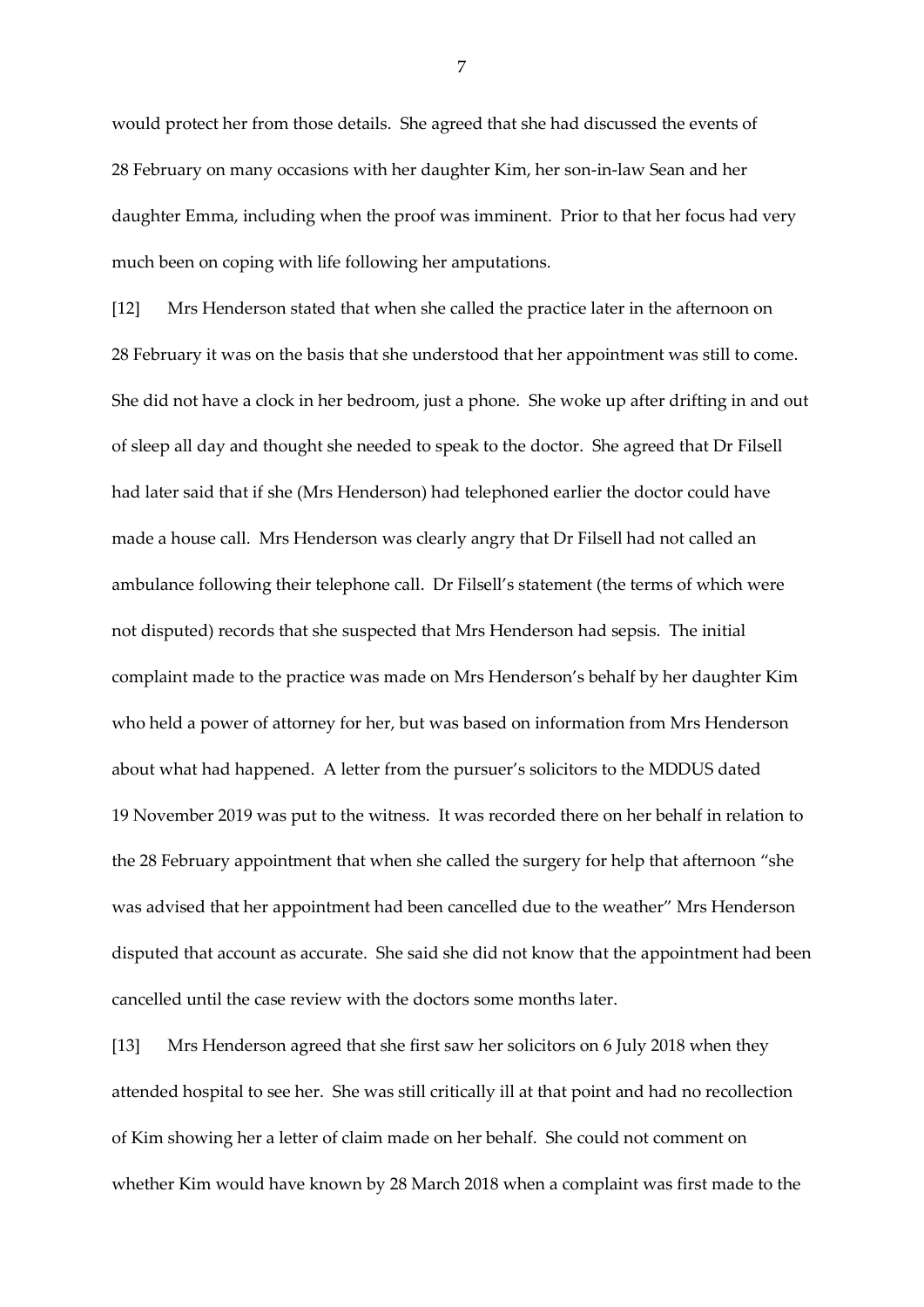practice (Core Bundle pages 186-187) that the appointment on 28 February had been cancelled. The notes (Core Bundle page 228) taken by the practice manager Laura Adams from a meeting held on 3 July 2018 with Kim and Sean were put to the witness. One of the notes posed the question "why did the receptionist cancel the appointment on the Wednesday morning?" As that appeared to be a question asked by Kim at the meeting, it was put to Mrs Henderson that Kim must have known about the cancelled appointment at that time. Mrs Henderson could not explain why it appeared that others might have known that the appointment had been cancelled. Her position throughout had been that she assumed that the telephone call she had made to the doctor that afternoon was before the appointment that was still due to take place. She had thought initially that Dr Filsell had taken 2 hours to call her back but now accepted that the doctor had called shortly after her telephone call with Brenda McDonald on the afternoon of the 28 February. The initial claim stated that Mrs Henderson had telephoned at 3.30 pm but that was simply an error. The witness had genuinely thought that she had spoken to Brenda McDonald then and it was not until various documents were received during the proceedings that she saw that it was a later time. During the initial discussions she had with Kim about what had happened she was still very much under the influence of strong medication. She had been aware that Kim had enlisted the assistance of an Elizabeth Fallas, a patient relations officer with NHS Fife. Ms Fallas had framed the initial complaint to the practice (Core Bundle from page 186) and Kim had confirmed that she was happy with its terms. Mrs Henderson did not feel able to address these as she had not been involved in that sequence of events. Statements by Ms Fallas on behalf of the family that it was Mrs Henderson who thought that she might have picked up a virus when speaking with Brenda McDonald on 27 February were wrong.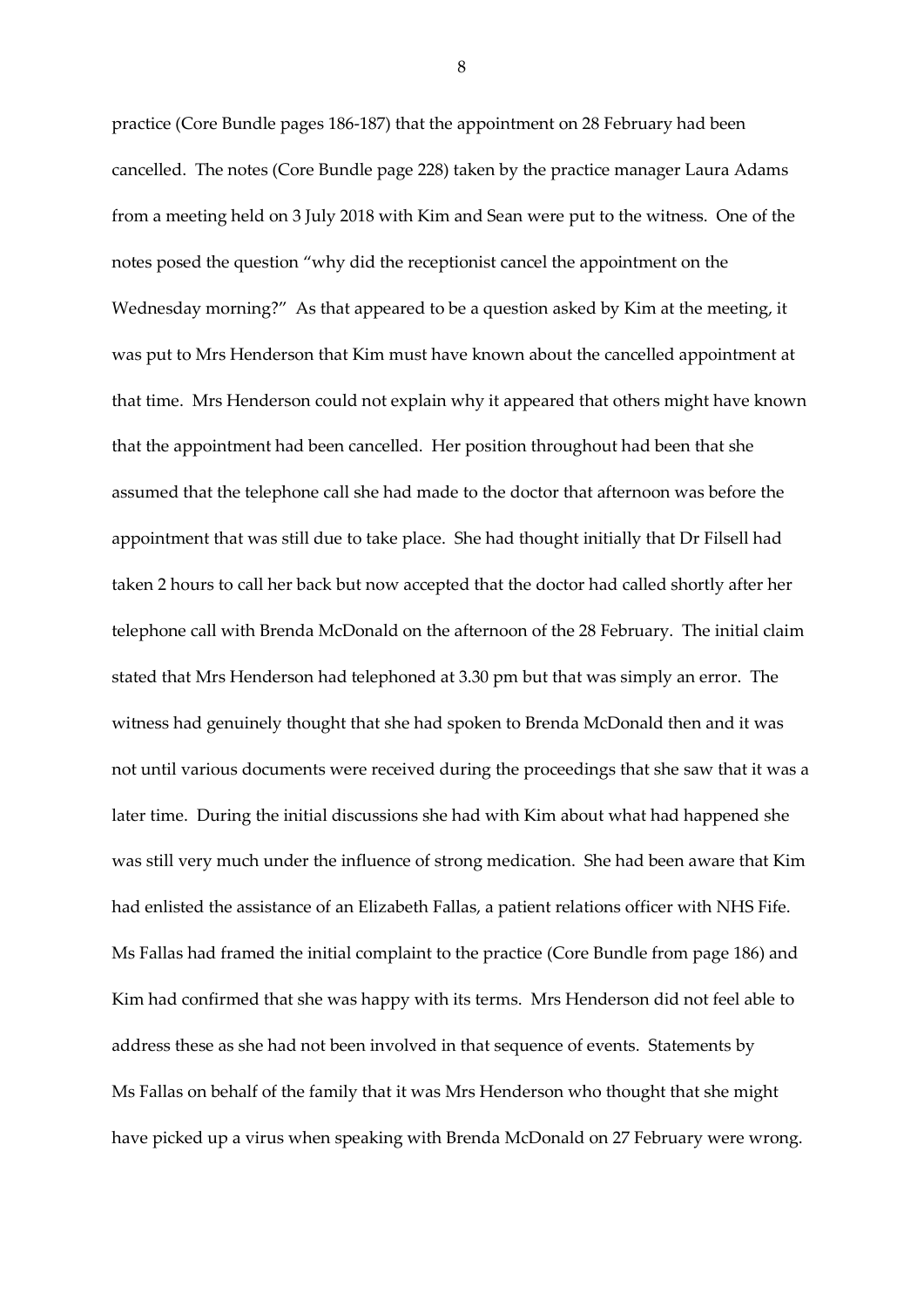Mrs Henderson disagreed that it was she who had mentioned the virus to Brenda McDonald and could not explain how that might have appeared in a complaint made on her behalf. [14] The witness was challenged on how she could have put the issue of the cut finger out of her mind when it was blue and blistered. It was suggested that she had told Heather Leslie that her finger was looking better and that is why she did not need the appointment. Mrs Henderson was adamant that she had not told Heather Leslie that her finger was getting better. She was so ill, her hands were under the covers and she was not in pain from her finger and so she was not thinking about it. When she had looked at it a couple of days previously it had looked sore but was not in fact painful. She disagreed that the finger had always been the focus of her concern stating "how could it have looked better given what happened …". Mrs Henderson agreed that she was the type of person who would always telephone the practice if for some reason she could not attend an appointment. In her mind the appointment had not been cancelled and she pointed out that when she spoke to Brenda McDonald later in the afternoon on 28 February Brenda McDonald thought the appointment was still to come. She had not called Brenda McDonald late on 28 February to say that she would not make her appointment but because she was so unwell that she needed to be seen. She disagreed that she could be confusing the previous telephone call with Brenda McDonald on 27 February when in fact she had cancelled and rearranged an appointment. Mrs Henderson agreed that she had been woken from sleep by the 09:34 call on 28 February as she was drowsy and drifting in and out of sleep all of that day. She was questioned further about the timing of the telephone call on 27 February when she said that she had called the practice before 9.00am. That was the first day on which she was unwell and she had telephoned her place of work to say that she would not be attending and then called the practice. While Brenda McDonald's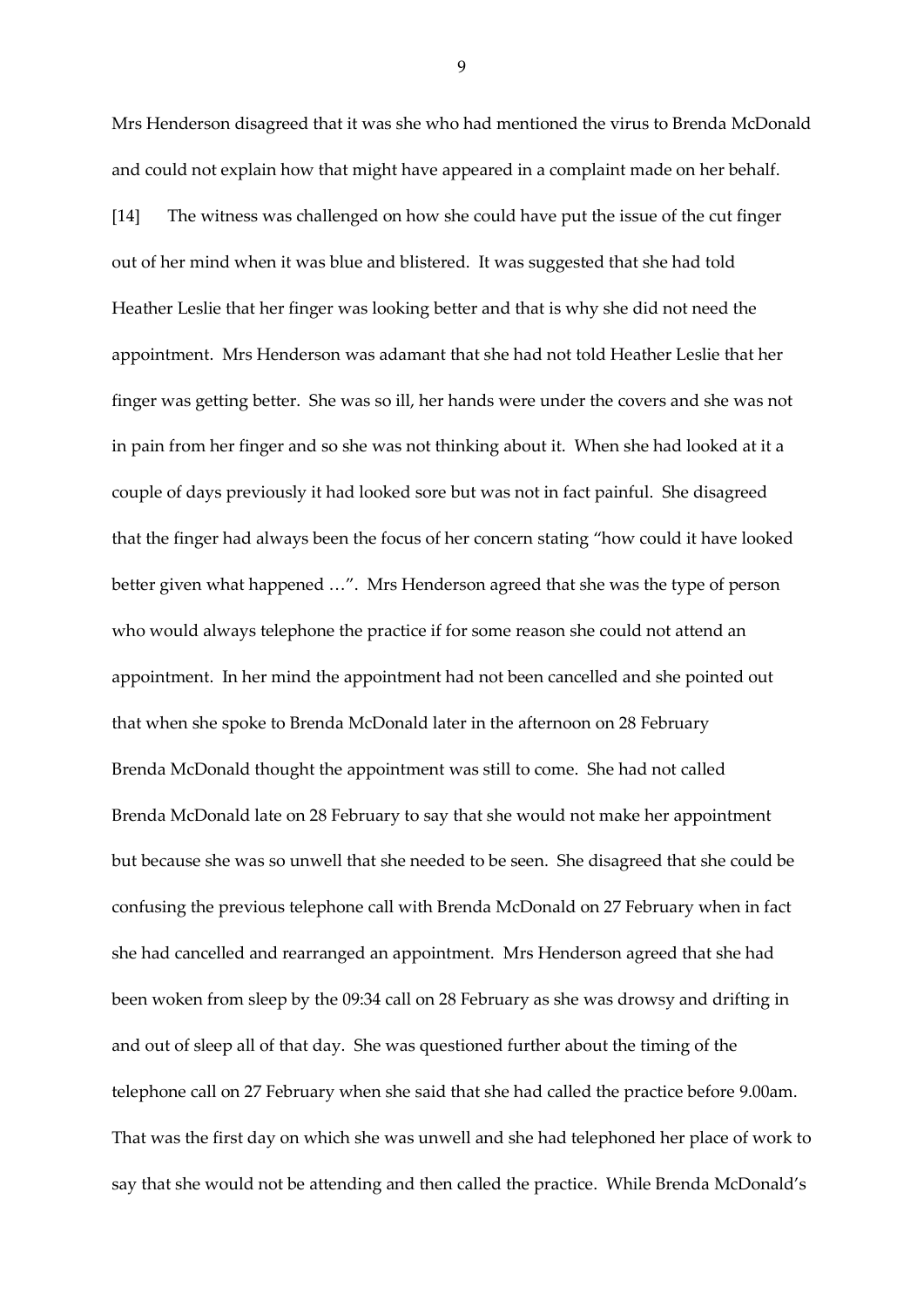typed note (Core Bundle page 235) stated that the phone call was at 13:43, Mrs Henderson disputed that. An audit trail recording the times of various telephone calls printed by the practice manager was put to her which recorded that the 27 February call was at 13:43. The audit trail showed also that a minute after that call a new appointment was made for 14:55 on 28 February. When shown those documents Mrs Henderson accepted that her recollection of the time that she had called on 27 February must be wrong but that she was still clear about what was said.

[15] Passages from the pursuer's written case (Closed Record, Article 7 of condescendence) were put to Mrs Henderson where it was stated on her behalf that she had telephoned the surgery in the afternoon of 28 February to say that she would not be able to attend her appointment. The witness confirmed that statement was incorrect as she had telephoned Brenda McDonald to say that she was so unwell. If that had been said on her behalf it was simply wrong. It might have been on her mind that she had an appointment (given that she did not think it had been cancelled) but she had not stated that in terms during the telephone call. She could not explain how her advisers had got these points so wrong. A report by a Dr Wallace, an expert who had been instructed on the pursuer's behalf was put to her and in particular a passage (at paragraph 3.15) that Mrs Henderson had been unsure as to how she was going to attend the appointment (on 28 February) and that is why she contacted her practice later that afternoon seeking further help. Mrs Henderson repeated that what she had told Heather Leslie was that she was very unwell and that she had no chance to say anything more about any appointment. After the telephone call Mrs Henderson had with Dr Filsell, the doctor had sent an email of the note she had taken. It recorded "patient has red swollen fingertip for a few days". Mrs Henderson agreed she would have said that to the doctor although she reiterated that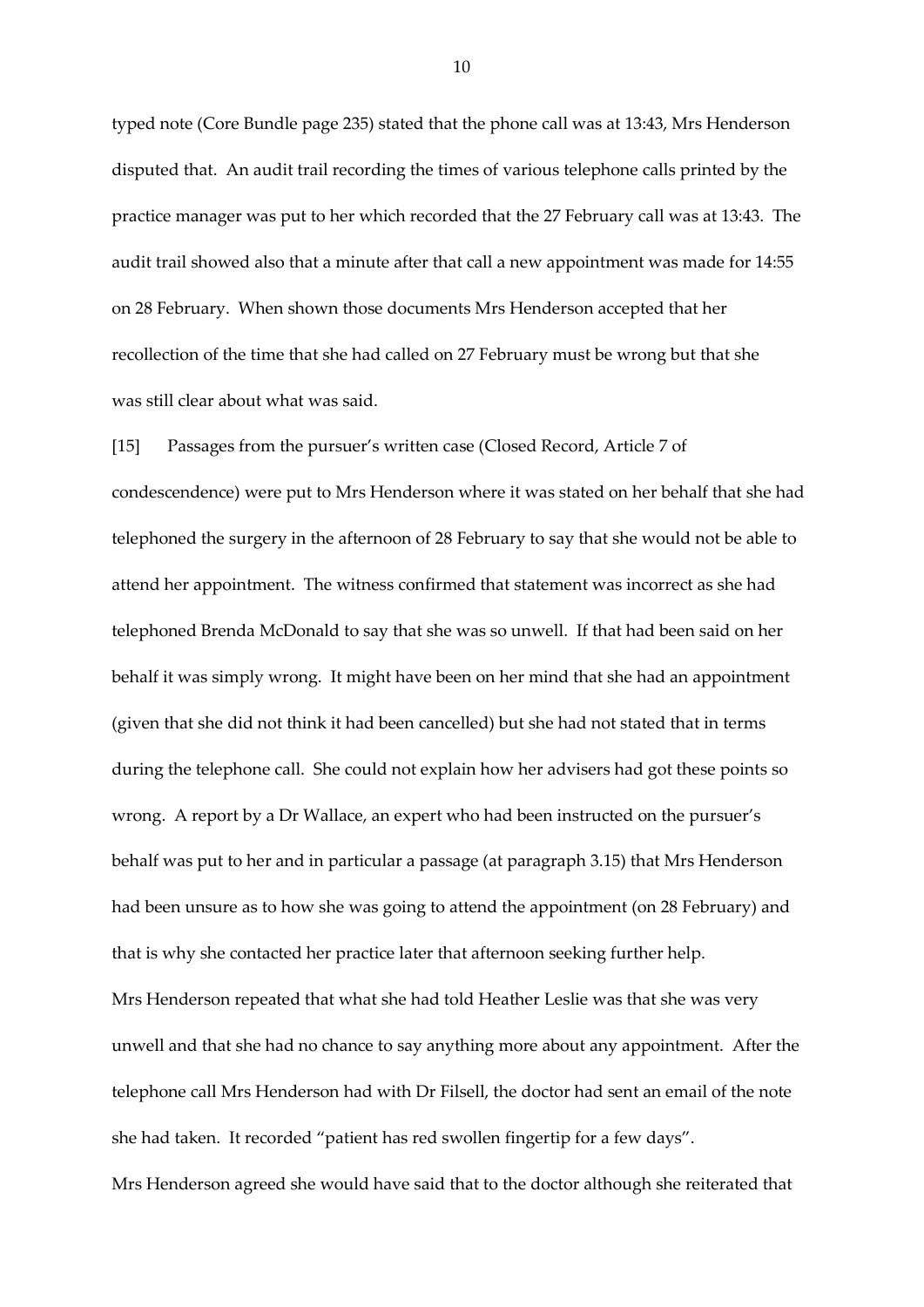she had not actually looked at the finger for a few days. She did not talk of her finger as the problem to her doctor but only about how ill she was feeling. She accepted, however, as the doctor would not have had her notes in front of her in the circumstances of her being at home due to the adverse weather, the notes she made on 28 February about the finger must have come from Mrs Henderson herself. The witness agreed that although she was frightened by the afternoon of 28 February and knew something was wrong she was in the house by herself and not using her phone and so had no one to tell. Her younger daughter Emma was out and all Mrs Henderson wanted to do was curl up and sleep it off. She thought as a result of her telephone call with Brenda McDonald the day before that the virus would last for a couple of days. While her daughter Emma had not seemed too concerned about her mother's condition and had simply lit a candle to take away the smell in the room, Mrs Henderson understood that her daughter who was 18 years old at the time was excited about going on her first adult holiday and had been told by her mother that it was a virus as Mrs Henderson did not know what was really happening. She agreed that her daughter Kim had not been concerned about what was happening with her mother until about 5.00pm on Wednesday 28 February.

[16] On the critical phone call with Heather Leslie on the morning of 28 February Mrs Henderson agreed that although she knew that the phone call had been in the morning she could not have specified the time previously and had spoken in more general terms about when it took place both in her book and to the expert Dr Wallace. She said time had not been important to her at that point and that she just knew it was the morning. In relation to whether or not she had said to Heather Leslie that she still needed to see a doctor about her finger Mrs Henderson indicated that she was not sure whether she had said that "out loud" but she knew she had said she still needed the appointment. Heather Leslie's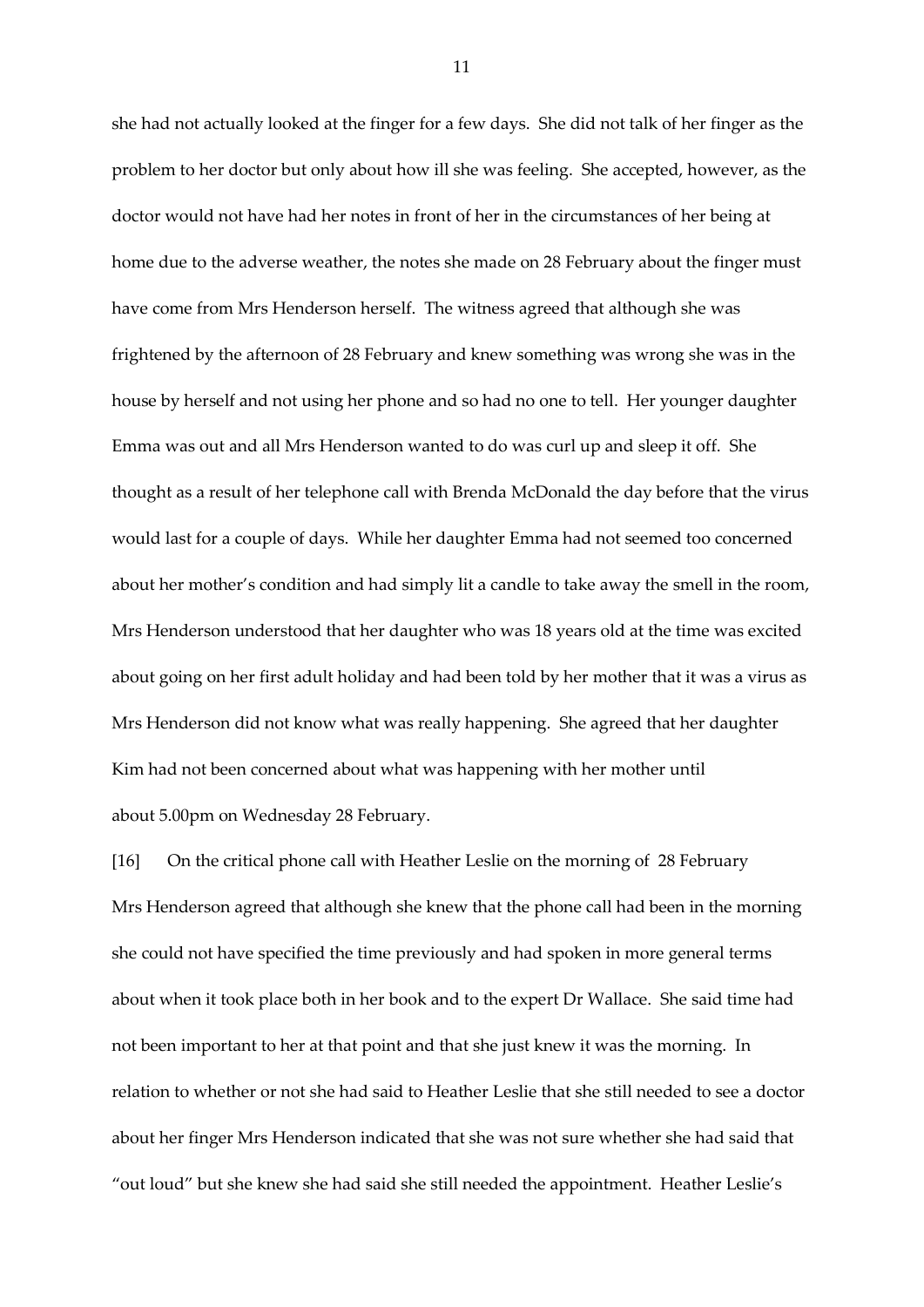typed note of the phone call was put to the witness. It recorded that she had said her finger was getting better but Mrs Henderson continued to dispute that she had said that. Although her pleadings alleged that she had said she needed a GP to look at the cut on her finger when Heather Leslie had called Mrs Henderson reiterated that her main concern at the time was the symptoms from which she was suffering.

[17] Mrs Henderson agreed that as the records indicate that the appointment for the afternoon of 28 February was cancelled, the issue became whether that was something she wanted or to which she agreed. Her position was that Heather Leslie was not really listening and was on the phone to either cancel or reschedule the appointment. Ms Leslie had never asked her how she was feeling. She agreed however that it would be odd for Ms Leslie to cancel the appointment if she had been told in terms by the patient that she still needed to be seen. The witness was unable to comment on the practice's system of having to click twice on the cancellation request to avoid inadvertent removal of appointments. What she recalled was that Heather Leslie would say that they would keep the appointment "as is". Mrs Henderson did have a recollection that Heather Leslie had said that a replacement nurse was available that day and could not explain why against that background Heather Leslie would have cancelled the appointment. Her recollection was that Heather Leslie had simply said that she was phoning to cancel or reschedule appointments. It was completely untrue that she had told Heather Leslie that her finger was looking better as a reason not to bother with the appointment. She disagreed that Heather Leslie's position might be more accurate because her note was written within 3 or 4 weeks of the events in question as her own position she said had been the same since 28 February 2018.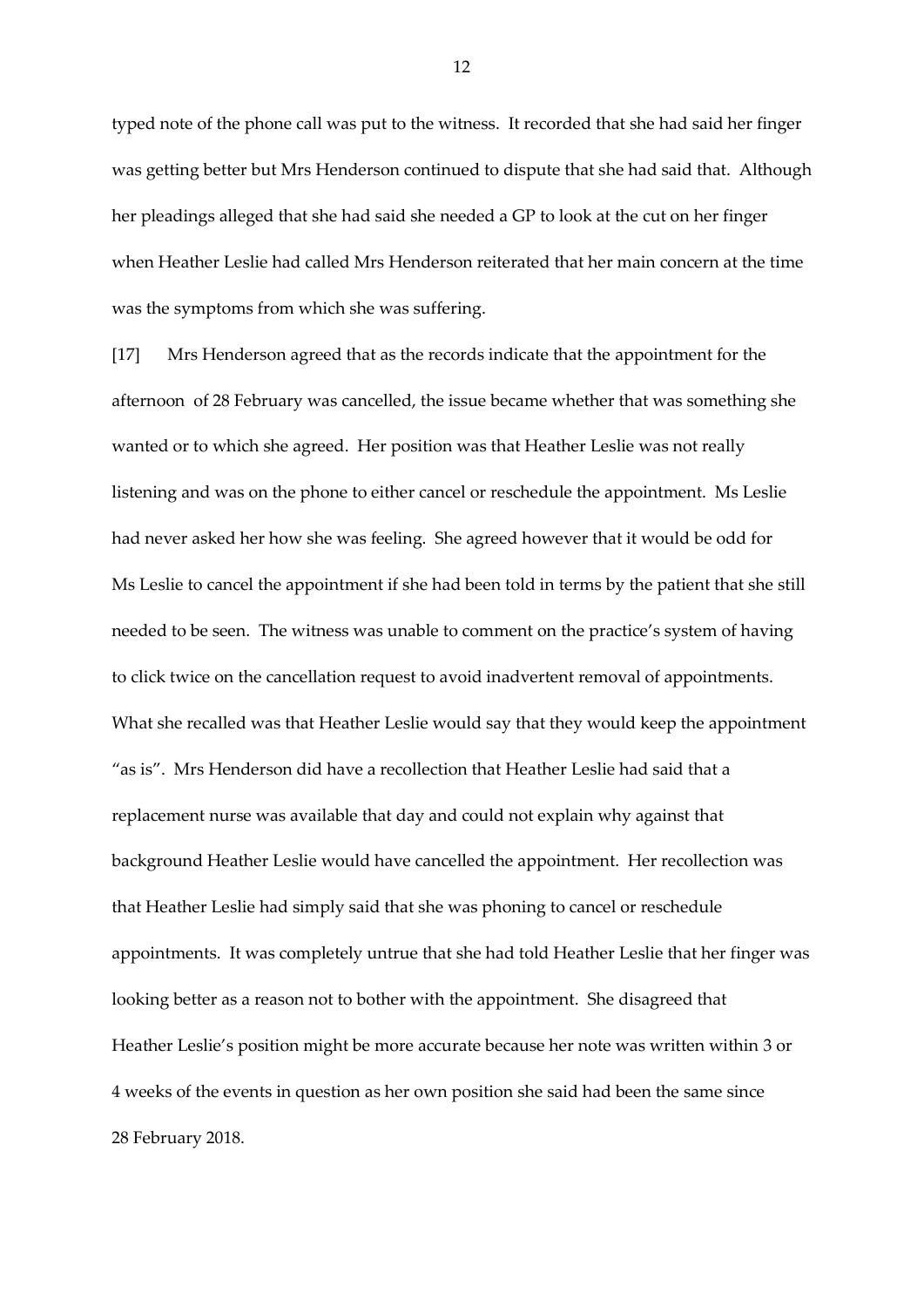[18] The witness maintained that she had no recollection of anything that happened after her arrival at the Accident and Emergency desk on 28 February. The hospital admission note, recording "pain in arm yesterday - worse today" was put to her. Mrs Henderson said that was inaccurate as her arm had only become sore on the Wednesday (28). It was possible that Kim had given that information as she realised her mother was not able to answer. The A&E doctor (Dr Katy Green) had also recorded in the history that the cut index finger "appears to have settled". Mrs Henderson was adamant that she could not recall saying anything to Dr Green or whether her finger was or was not hurting but she did recall that it was not causing her concern at that time and that many other issues were causing her concern. On a note being put to her that Dr Green had found no redness, heat or tenderness and that the finger looked healed Mrs Henderson became quite agitated and repeated that she had not told Heather Leslie, Dr Green or anyone that her finger was getting better. It was not causing her pain. She did recall that Kim had told her that the doctors at the hospital could not find where the sepsis was because there was no straight line appearing from the finger. A note from a subsequent doctor (Dr Pugh) who had examined her in hospital was put to the pursuer. The note also referred to a cut, healing finger. Mrs Henderson reiterated that she had not told Heather Leslie that her finger was better. All she recalled was waking up and being told by a consultant that her cut finger had caused sepsis.

[19] The witness agreed that her finger could have been healing but she could still have contracted sepsis but she had not looked at her finger at the time. She thought now that she may have been sick on the Tuesday as well as on the Wednesday when Sean was taking her to the hospital. If her book differed on that detail it was because it was a story of how she recollected things and what she felt. She stated "I can write what I like in my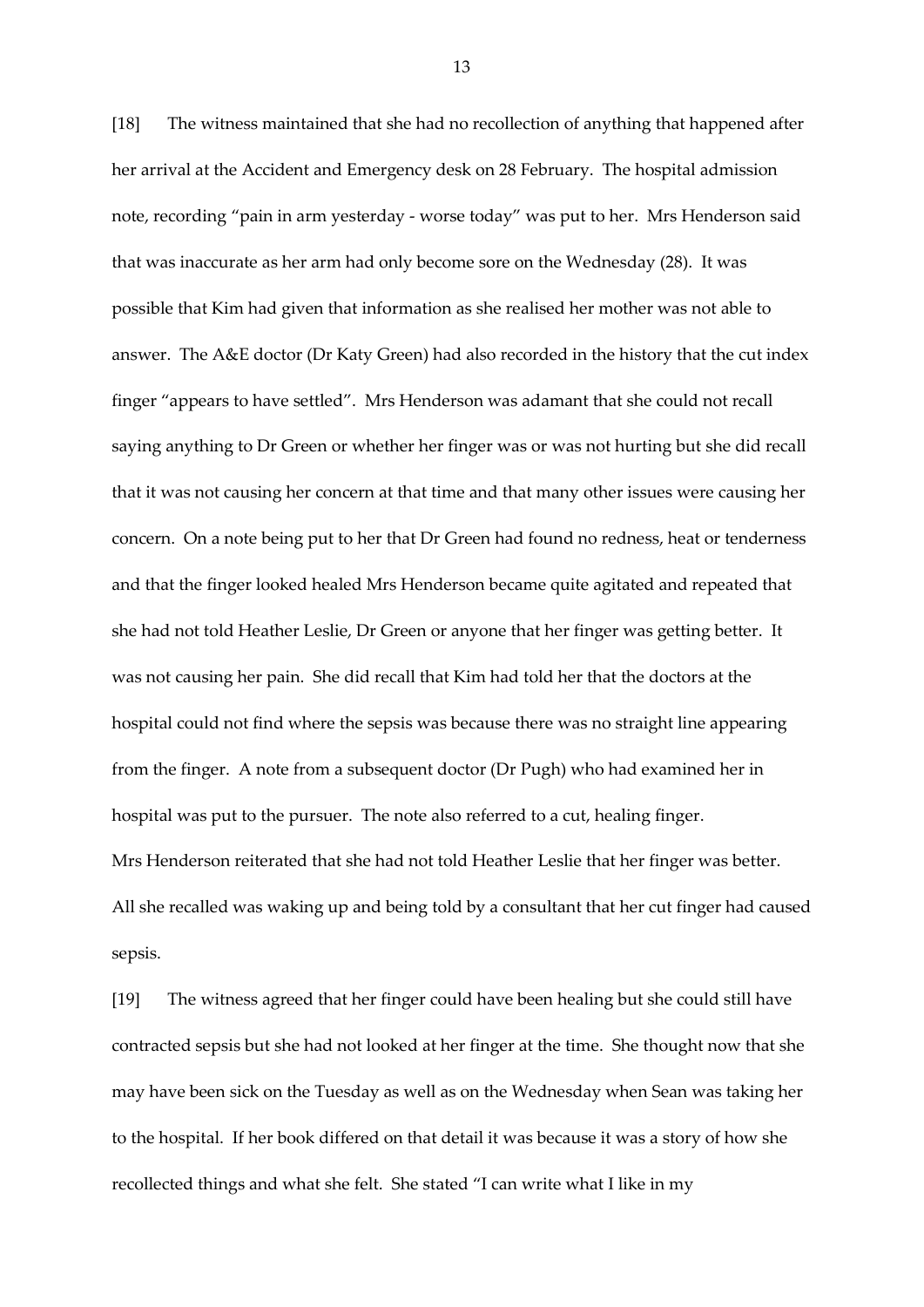autobiography". Mrs Henderson agreed that she disputed the accuracy of Heather Leslie's record of the phone call, Brenda McDonald's note of their phone call and Dr Filsell's email was also wrong. It was not correct that she told the doctor she had no shortness of breath as she recalled that she had a tightness in her chest. She could not explain why the doctor would not have noted that had she been told. Dr Green's lack of reference to shortness of breath might be explained according to the witness by her having been put on oxygen once in casualty. Her explanation for Heather Leslie's note that she had been told by Mrs Henderson that her finger was getting better was that Heather Leslie was making things up.

[20] In re-examination Mrs Henderson agreed that she had been really unwell in April 2018 when her lower limbs were amputated. She had not realised until about July 2018 that the appointment on 28 February had been cancelled and she had complained about that issue as soon as she was aware. She would not have been in a position to give Miss Fallas full information because of how poorly she had been at that time. She would not have been concerned about how to get to the GP practice on 28 February because relatives or friends could have taken her or she would have made herself get up to the medical practice herself. She knew she had to see someone. She had not contemplated a home visit because she thought she had a virus and it was hard to secure home visits from the practice. On the issue of what the doctors in the hospital had recorded Mrs Henderson reiterated that she had been told they could not see a direct line from her finger to her arm and so had found it difficult to work out how far the sepsis had travelled.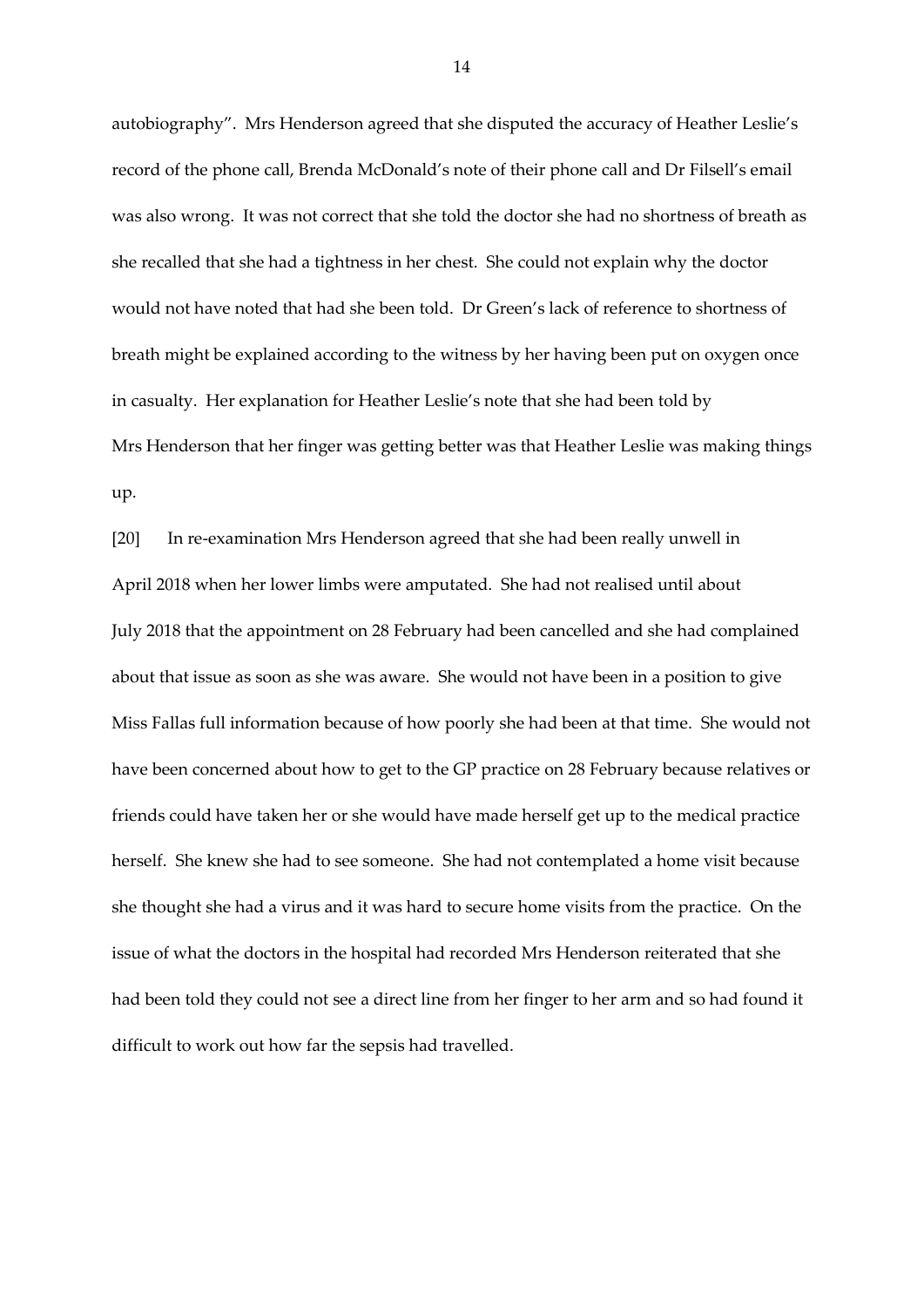### *(2) Dr Katy Green*

[21] Dr Green, a specialist doctor in trauma and orthopaedics graduated in medicine in 2005 and became a member of The Royal College of Surgeons (MRCS) (Edinburgh) in 2015. She adopted her witness statement dated 2 June 2021 as her evidence in chief and she had written and signed the relevant medical notes. She was not the first doctor to see Mrs Henderson on her admission to Accident and Emergency at the Victoria Hospital in Kirkcaldy on 28 February. The admission note was written by a triage nurse in Accident and Emergency. Dr Green's own note when she saw the patient recorded in the history that she had a pain in her arm yesterday and that it was worse today. She had a high temperature (39.3 degrees), a high pulse (130), a low but reasonable blood pressure reading (111/48), a high respiratory rate (30) but her oxygen saturation level was 98% which was acceptable. Dr Green was asked about a note she had made at the time when taking a history from the patient that she had a cut in the right finger which "appears to have settled" she said that she believed the patient had said the finger had improved over the preceding day. Her working diagnosis at the time had been sepsis of unknown origin. She checked that the patient was not tender or complaining of pain in the finger. She looked for redness, tenderness and heat in the finger or cellulitis which is a sign of worsening infection of the skin. There was none. There had been pain when the patient had been asked to raise her right arm above the head and pain on deep inspiration but no shortness of breath or cough. [22] Dr Green had noted after her examination "no evidence finger cut is relevant". She explained that the patient had been very septic and she had been looking for a source. At the time the healing finger did not look to be the source and so Mrs Henderson was admitted for investigation. Dr Green was not involved in her care later although she saw that the notes indicate that the finger was later considered to be a source of infection. A CT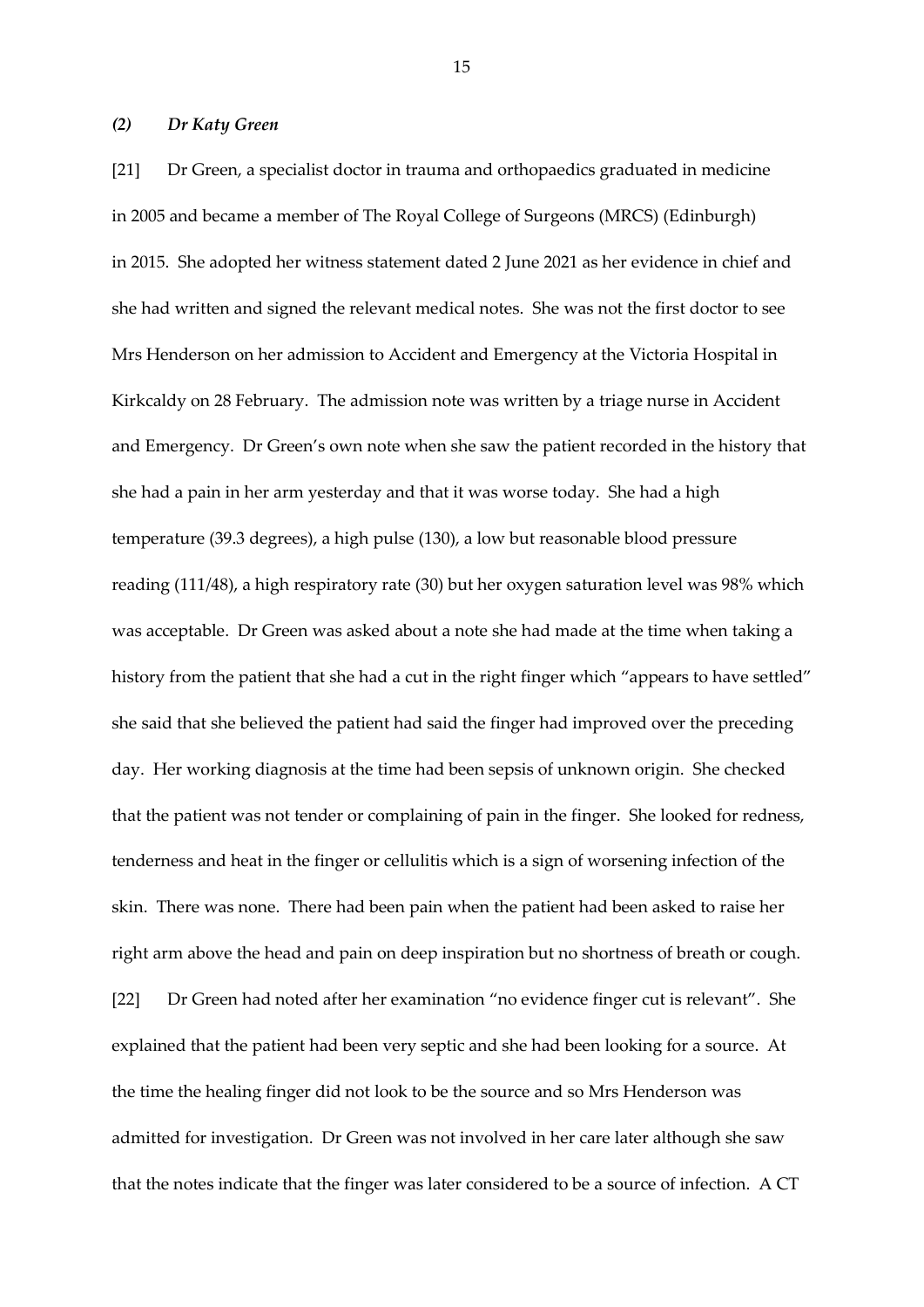scan had been requested by Accident and Emergency to look for other causes of sepsis. Dr Green's own initial view was the initial stage and she was willing to review it if required. She could not recall whether the patient had been on oxygen. When an entry from 1 March at 03.50 was put to her recording that Mrs Henderson's oxygen saturations had been 96% on room air at that time, Dr Green said that that later reading was of no assistance in ascertaining whether the patient had been on oxygen on 28 February. It was standard if someone was admitted with sepsis that they would receive oxygen in A&E.

[23] Under cross-examination Dr Green confirmed that she did have some personal recollection of seeing Mrs Henderson in Accident and Emergency although she was mainly relying on her notes in her evidence. She agreed that it would have been closer to 8.00pm on 28 February than 7.00pm when she saw Mrs Henderson as it appeared she had been admitted to A&E at 19.08. She had been called to A&E to see the patient because the staff there wanted to check that the cut finger from a few days before was not the cause of her sepsis. It was likely that Mrs Henderson had mentioned the cut when someone took the history from her but she could not be sure about that. It was always difficult to know what the source of sepsis was. Dr Green agreed that by 1 March, the day after she saw Mrs Henderson the finger was identified as the likely source and she had no reason to doubt the note made at that time by Dr Pugh. It was put to her that Dr Pugh had noted that although the right index finger was cut and healing there was surrounding erythema (a rash or redness) and tracking up the forearm, together with further patches of erythema in the upper right arm. She agreed that it seemed that Mrs Henderson's finger had worsened although she said there was certainly no cellulitis when she had seen the patient and her consultant had found none either. She did not think she had missed the tracking. She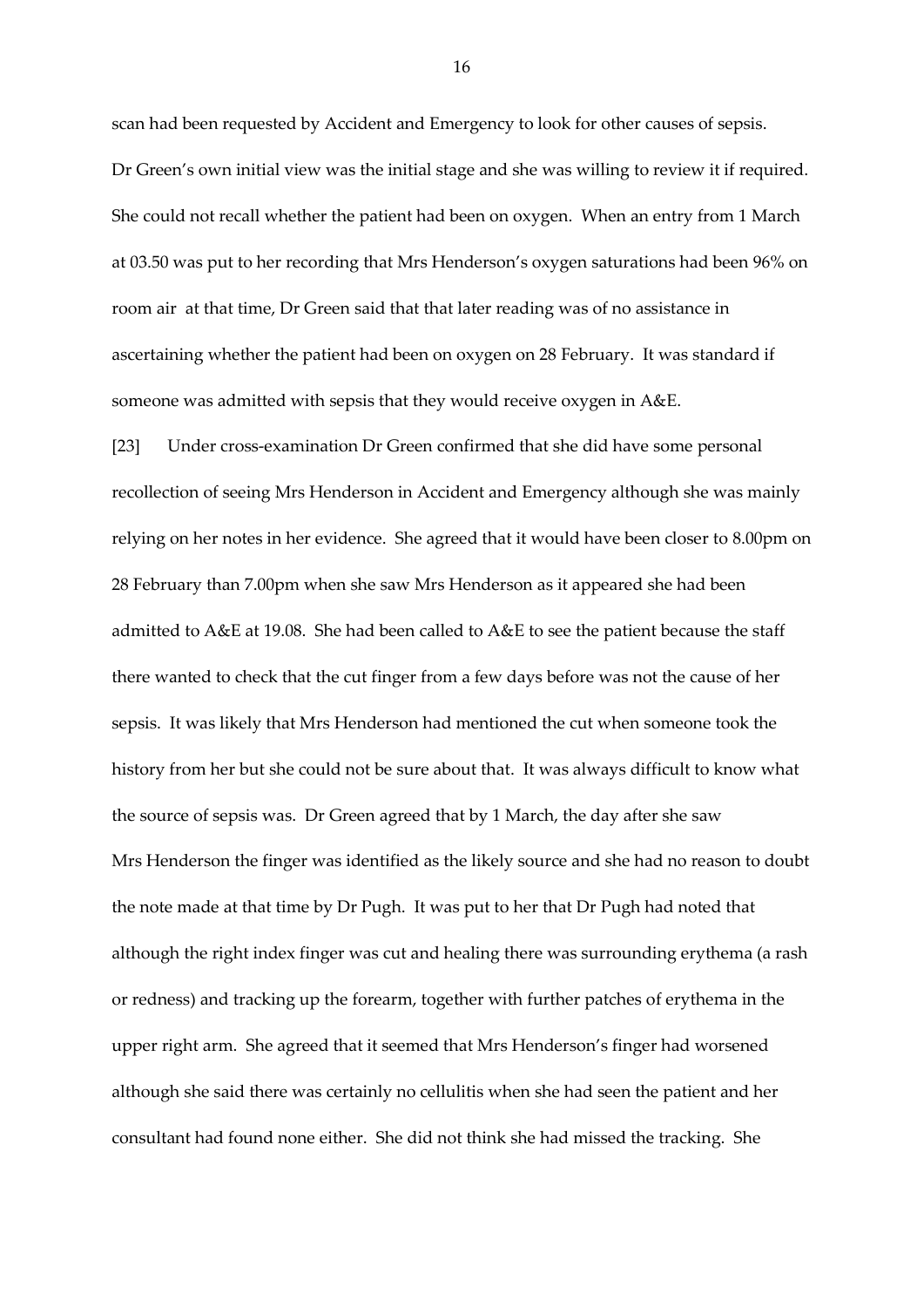knew that Dr Pugh was a medical doctor and thought he was probably less used to seeing erythema. She noted that Dr Pugh had also recorded that the cut was healing.

[24] Dr Green had never seen Dr Filsell's note which was read out to her. Dr Filsell had noted that Mrs Henderson had a red swollen fingertip for a few days prior to 28 February. Dr Green repeated that there was no erythema when she saw Mrs Henderson.

### *(3) Laura Adams*

[25] Laura Adams is the practice manager of Benarty Medical Practice. She adopted her witness statement, signed 1 June 2021 as her evidence in chief. Ms Adams had prepared audit trails of the clinical system (EMIS) used by the practice which allowed her to search using various criteria such as patient or user or to conduct a data search. In particular for this case she had conducted and then printed an audit trail on 21 April 2020 in relation to the pursuer Mrs Henderson limited by date to 26 February to 28 February 2018 inclusive. The audit showed that an appointment had been booked by Mrs Henderson for 26 February and entered by a Gillian Simon who was one of the receptionists in the practice at the time. An entry of 27 February recorded that Brenda McDonald had cancelled the appointment and re-fixed it for 28 February at 14:55. Ms Adams explained that in 2018 when an appointment was cancelled the software built-in "no reason given" automatically. That has been changed such that a code is now selected that allows the practice to state who cancelled the appointment. The records show that on 28 February at 09.34 Heather Leslie cancelled Mrs Henderson's appointment for 14:55 that day. The following page was an audit trail for entries made by Heather Leslie who had logged on at 08.36 on 28 February. There was no note confirming what the purpose of the appointment had been.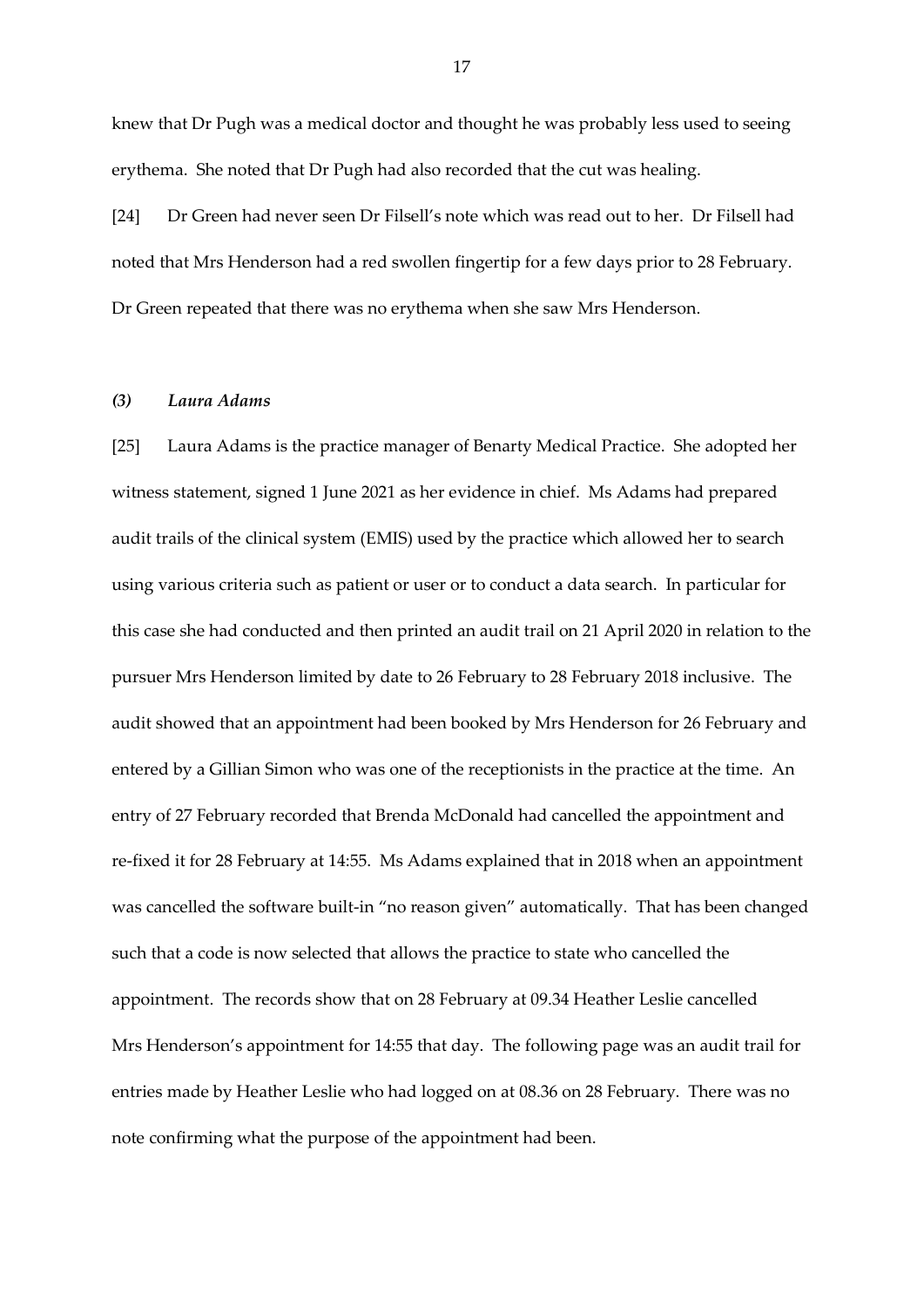[26] Ms Adams had conducted an audit trail for other patients (anonymised) who had appointments booked for 28 February 2018. For example at 09.16 that day an appointment had been fixed for a patient to see a doctor at 10.40. The records illustrate that the patient arrived early. Then a patient "AS" had an appointment fixed after Heather Leslie had called Mrs Henderson that morning. Ms Adams confirmed that Heather Leslie had been contacting all of the patients due to the adverse weather that day but that when she could not reach a patient she kept the appointment. The practice also kept a modern version of an appointment book which appears as a single page for each day on a screen. The appointment screen illustrated that for the Tuesday and Wednesday afternoon (27 and 28 February) a Mrs Thompson, the treatment room nurse could not make it into work. NHS Fife had provided a replacement a Ms Mackie. Both Mrs Thompson and Ms Mackie are NHS Fife employees. The screen also shows patient appointment details and the time they are booked. Ms Adams had searched under the appointments for 28 February with the practice nurse, she could see that patients had been seen on that day and that Dr Brown of the practice had also seen patients on 28 February. The times at which the patients left had been typed and read on the sheet. Dr Filsell also saw patients both morning and afternoon on 28 February with the last patient leaving at 15.31. She was also the on call doctor that day. If home visits were requested in the morning the morning on call doctor would do them before or after morning surgery. Dr Filsell was the afternoon on call doctor who would conduct home visits if required after surgery depending on the urgency of the visit. [27] The witness confirmed that she had received a complaint to the practice on behalf of the pursuer through Elizabeth Fallas on 28 March 2018. The pursuer's condition as reported from the hospital had been a shock and the issue was fresh in her mind at that time. She had sent a letter of response on behalf of the practice on 5 April 2018. Both Heather Leslie and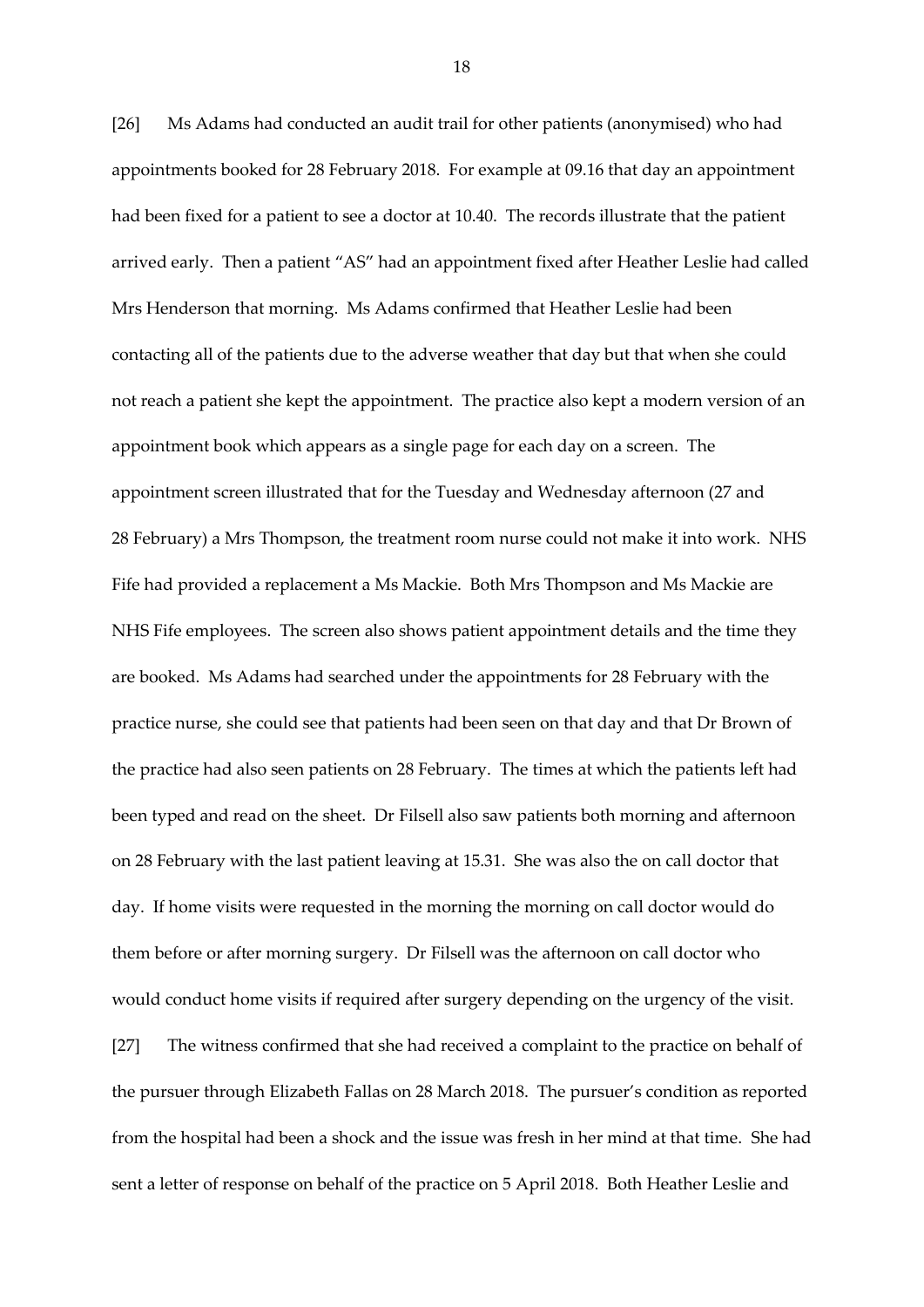Brenda McDonald had prepared statements and given them to her before she had sent that letter of response. Her normal practice was to ask for statements as soon as she receives a complaint. Subsequently, on 3 July 2018 Laura Adams had met with Mrs Henderson's daughter and son-in-law, Kim and Sean. She had made notes immediately after the meeting and spoke to those in evidence. She confirmed these were comments made by the family at the meeting. Attention was drawn to a question they had asked about why the appointment for the afternoon of 28 February had been cancelled that morning. Secondly, there was a note about the receptionist (Brenda McDonald) telling the patient that it was probably a virus (on 27 February) and that recorded the family telling Laura Adams that their version of events was that Mrs Henderson had left the issue of coming to the practice as a result. On the cancelled appointment the note stated "patient said she did not cancel appointment and that she was to phone back if not coming" and Ms Adams confirmed that was what the family had told her. The note also referred to "desk aid" which was a tool to assist in alerting staff to possible signs of sepsis and the practice had sought advice on securing this tool. Ms Adams showed Sean and Kim a copy of the significant event report the practice had prepared after the events in question.

[28] Under cross-examination Ms Adams confirmed that she was not sure the precise date on which Heather Leslie and Brenda McDonald's statements were prepared. She did not know why they were not dated; she would leave it to the witness. She stated "I had no input and don't know if they were done at the same time". She took no further information from either Heather Leslie or Brenda McDonald after she received their statement. Ms Adams agreed that she would have tried to answer the family's question about why the receptionist had cancelled the appointment on Wednesday 28 February. She thought she had said to the family that the receptionist did not cancel the appointment other than on the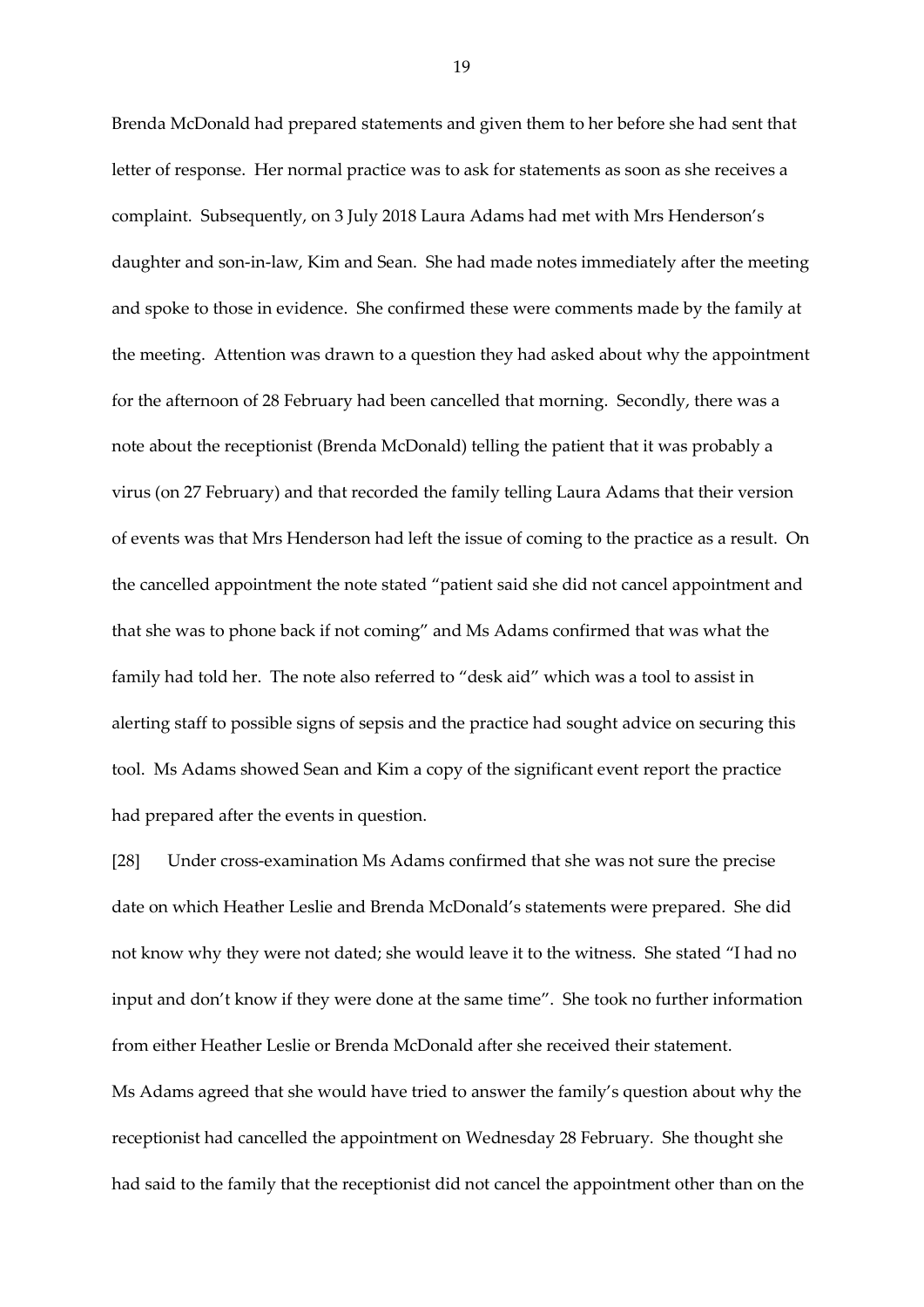patient's instruction. She agreed that the issue of cancellation by Mrs Henderson was disputed from an early stage. She confirmed that the practice received about four complaints per year. These have to be reported to NHS Fife and her normal practice would be to respond as soon as possible.

[29] On the issue of what audit trail had been performed to recover the typed notes of Heather Leslie and Brenda McDonald, Ms Adams said that both members of staff would have handwritten their statements first and then they would have typed them up. Ms Adams would not know how to check them when they were uploaded to the system. They will have had the letter of complaint when they prepared their statement although could have made a note before that. She will have asked them to write what they remembered but they would not see any documentation and would just be told that a patient was going to make a complaint and to give their personal recollection. In particular they would not be able to access the audit trail that she had recovered when matters were being investigated.

#### *(4) Brenda McDonald*

[30] Miss McDonald is a 58 year old receptionist who has worked at the defenders' medical practice for over 15 years. She adopted a statement she had given and signed on 1 June 2021 as her evidence in chief. Miss McDonald grew up in the same area as the pursuer and she was on first name terms with her. The first relevant call she took from the pursuer was on 27 February 2018 which the audit trail has confirmed was at 13:43. Her position was that Mrs Henderson had said that she was not feeling well that day, that she had been sick and thought she had picked up a virus. Miss McDonald thought that she had responded by saying something like "you could be right Marguerite, it's maybe a wee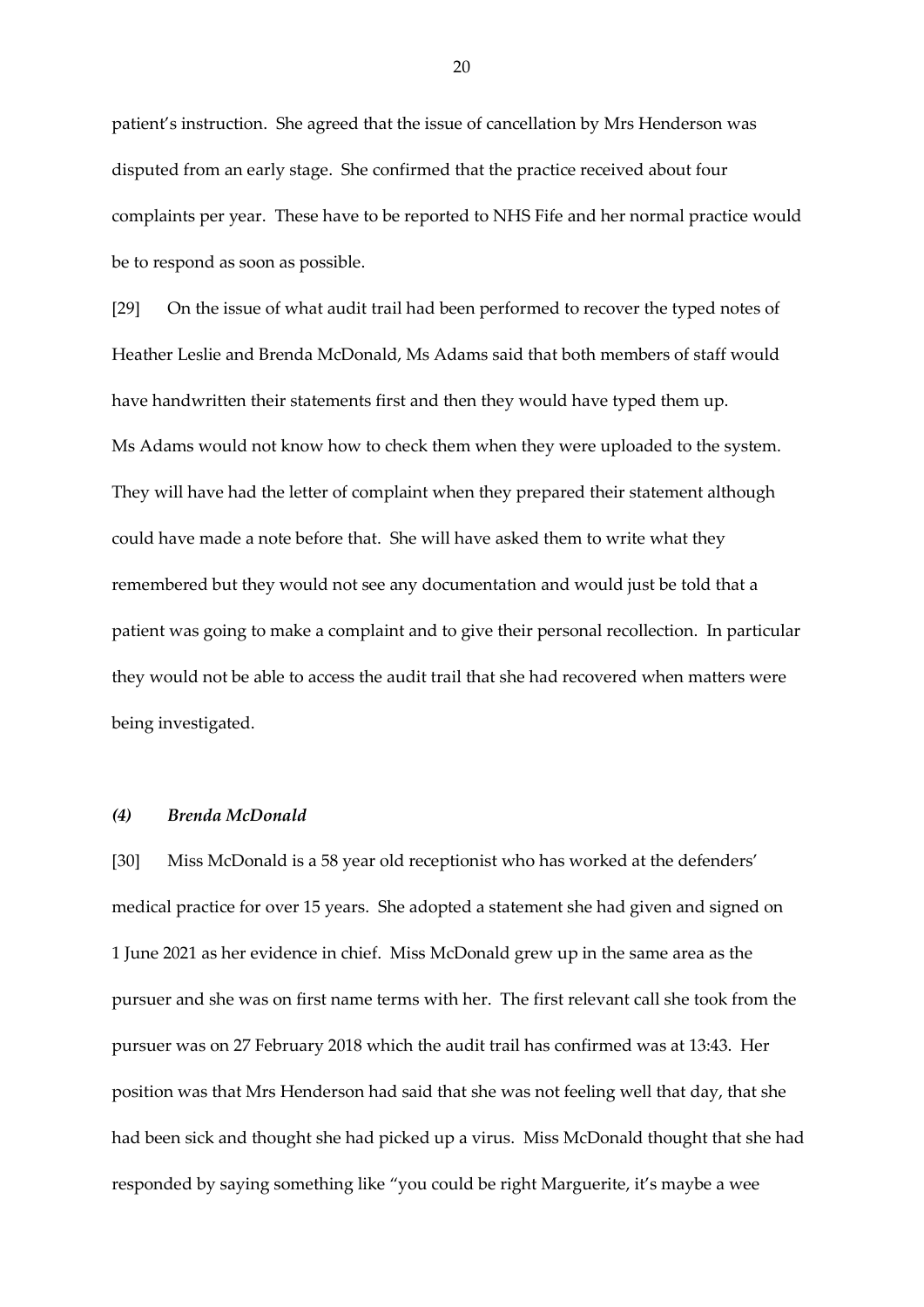virus". The call was chatty and relaxed and she had no concerns. She had no recollection now but saw from the audit trail that she cancelled the appointment for that day and shortly afterwards booked another appointment for Mrs Henderson with the treatment room nurse for 14:55 on the following day.

[31] The witness recalled the extreme weather the following day, 28 February. It was easier for her than others to make it to work as she lives very close to the practice. She recalled that she stayed at the practice until 6.00pm on the Wednesday because she lived so close by. The practice manager was letting the rest of the staff go home early where possible. Not long after 5.00pm she took a call from Mrs Henderson whose voice sounded totally different from the previous afternoon. She could tell something was wrong and realised Mrs Henderson needed to speak to a doctor. Mrs Henderson told Miss McDonald that she had pain in her arm and into her breast. She said that it had felt like that for a couple of hours. Miss McDonald had recalled at the time that she had made an appointment the previous day for Mrs Henderson to see the treatment room nurse and asked if she had gone to the appointment. She did not have the appointment screen opened and so was unaware at the time that the appointment had been cancelled. After the call with Mrs Henderson that day Miss McDonald telephoned Dr Filsell straightaway on her mobile and reported the detail of the patient's symptoms to her. Miss McDonald spoke subsequently to Dr Filsell, first when the doctor called to get Mrs Henderson's details then when Dr Filsell telephoned to confirm that she had spoken with Mrs Henderson and had asked her to contact the out of hours service. Miss McDonald left the practice that day at 6.00pm. On Friday, 2 March 2018 Laura Adams had telephoned Brenda McDonald and told her that she had heard Mrs Henderson was "on life support". It was a few weeks after that that a complaint was received by the practice about the care Marguerite Henderson had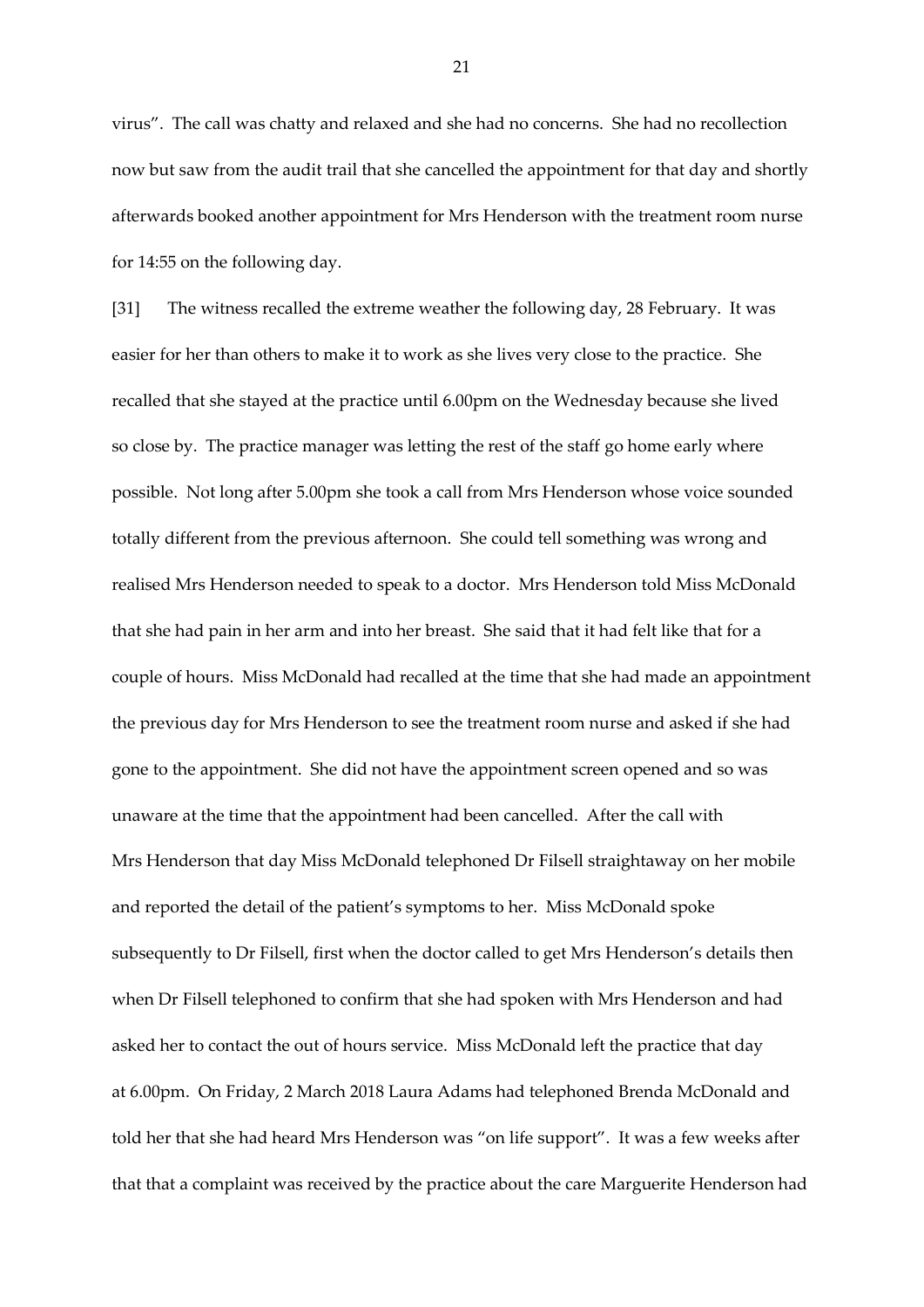received. Laura Adams asked her to make a note of her recollection of the phone calls so that she could respond to the complaint on behalf of the practice and that was done.

[32] Under cross-examination the witness confirmed that she could still recollect the call she had with Mrs Henderson on 28 February at 5.00pm. She had not realised that Mrs Henderson's appointment had been cancelled until perhaps when the complaint arrived a few weeks later. Her recollection was that she had asked Mrs Henderson if she had attended her appointment and Mrs Henderson had told her "no". She did not recollect any reference to the appointment having been cancelled. Her overriding memory was that Mrs Henderson was not well at all when they spoke after 5.00pm on 28 February. Miss McDonald's initial statement was written at the start of April 2018. Prior to that she was aware about how unwell Mrs Henderson was. She specifically recalled saying to the pursuer "Marguerite, please tell me you've not been like that all day" and she said "no just a couple of hours". Although she had known on 27 February that Mrs Henderson was not well she was not concerned because the pursuer had told her that she had just picked up a wee virus and was not going to come in. Her recollection was that both she and Mrs Henderson had mentioned a virus, with Miss McDonald repeating what Mrs Henderson said about that. She said she was sure that it was Mrs Henderson who had used the word virus first. She did not think it possible that she had mentioned the word virus to Mrs Henderson first.

[33] In relation to the typed note prepared at the start of April 2018 Miss McDonald agreed that she knew by then that it was being suggested that she had raised the issue of the virus with Mrs Henderson. She disputed that she was simply defending herself and said she was concentrating on what had been said by the patient. She did not have records in front of her to prompt her recollection when she made the April 2018 note. The witness was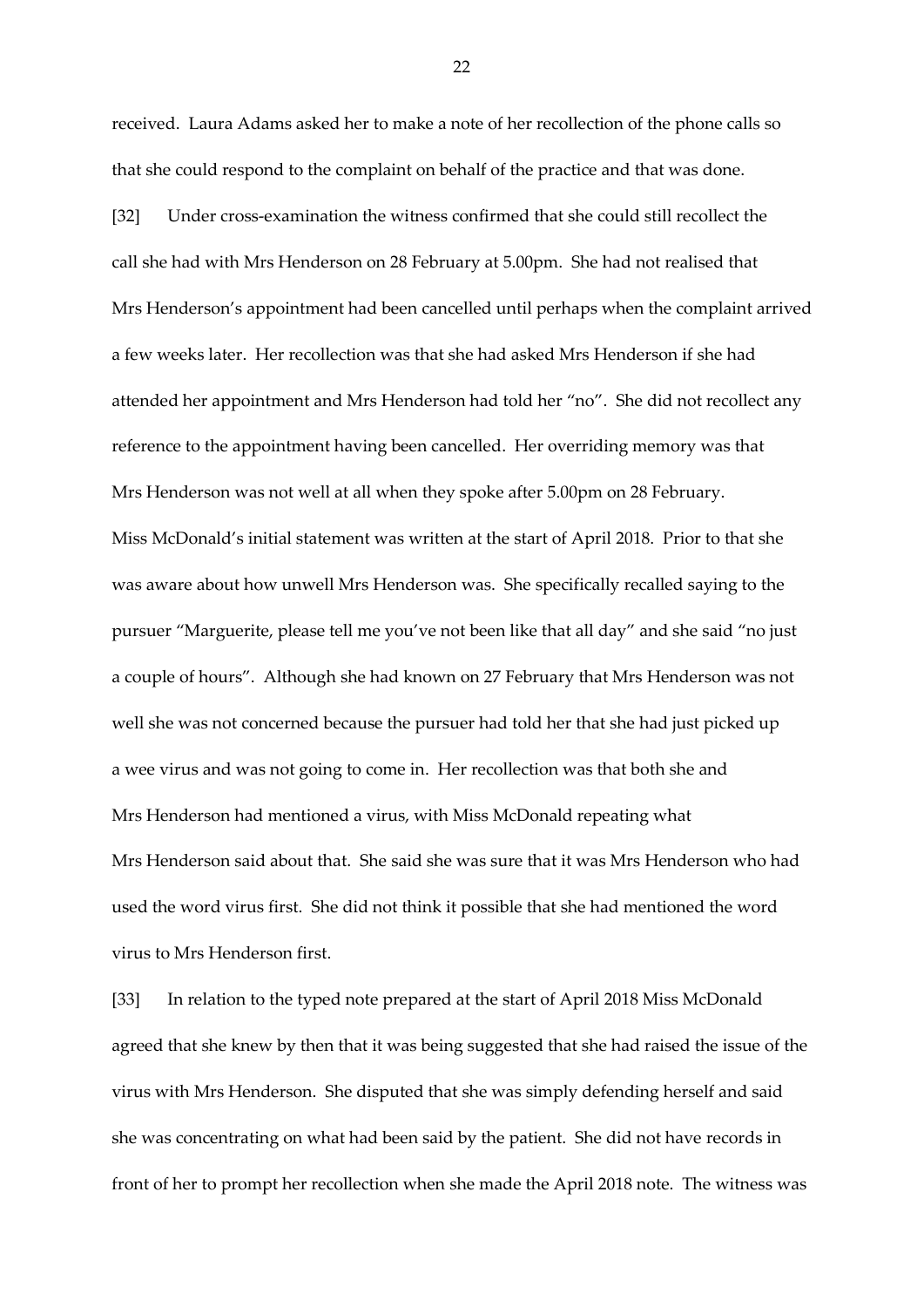challenged on how she could recollect something so detailed about a call with a patient several weeks before and indicated that with Mrs Henderson it had stuck in her mind because of the dramatic thing that had happened to her afterwards. She agreed that she spoke to many patients in a day but had been able to recollect those particular calls. Miss McDonald agreed that Mrs Henderson had not said something like "I've just missed it" when asked whether she had made her appointment on 28 February she had just said "no" when asked if she had attended. She did not question why Mrs Henderson had not attended but she recalled that she had made the appointment for her the previous day. She was not surprised that Mrs Henderson had not made the appointment on 28 February because she was not well. Although the conversation on 28 February had been over the telephone Brenda McDonald felt that Mrs Henderson was so different from the day before that although she did not know exactly what was wrong she knew that the patient was different from the first call on 27 February.

[34] When asked by reference to Dr Filsell's note exactly what Mrs Henderson had said on 28 February, Brenda McDonald said that Mrs Henderson had told her she had been unwell for the last couple of hours and that she had a pain from her arm into her breast. She asked Mrs Henderson how long she had been like that and Mrs Henderson responded "the last couple of hours". By the expression "like that" Miss McDonald was not being specific but was referring to the period during which Mrs Henderson felt so unwell.

### *(5) Heather Leslie*

[35] Heather Leslie is a 56 year old receptionist at Benarty Medical Practice where she has worked since 2008. She had signed a witness statement on 1 June 2021 which she adopted as her evidence. Like Miss McDonald, she had also given a statement or note of what she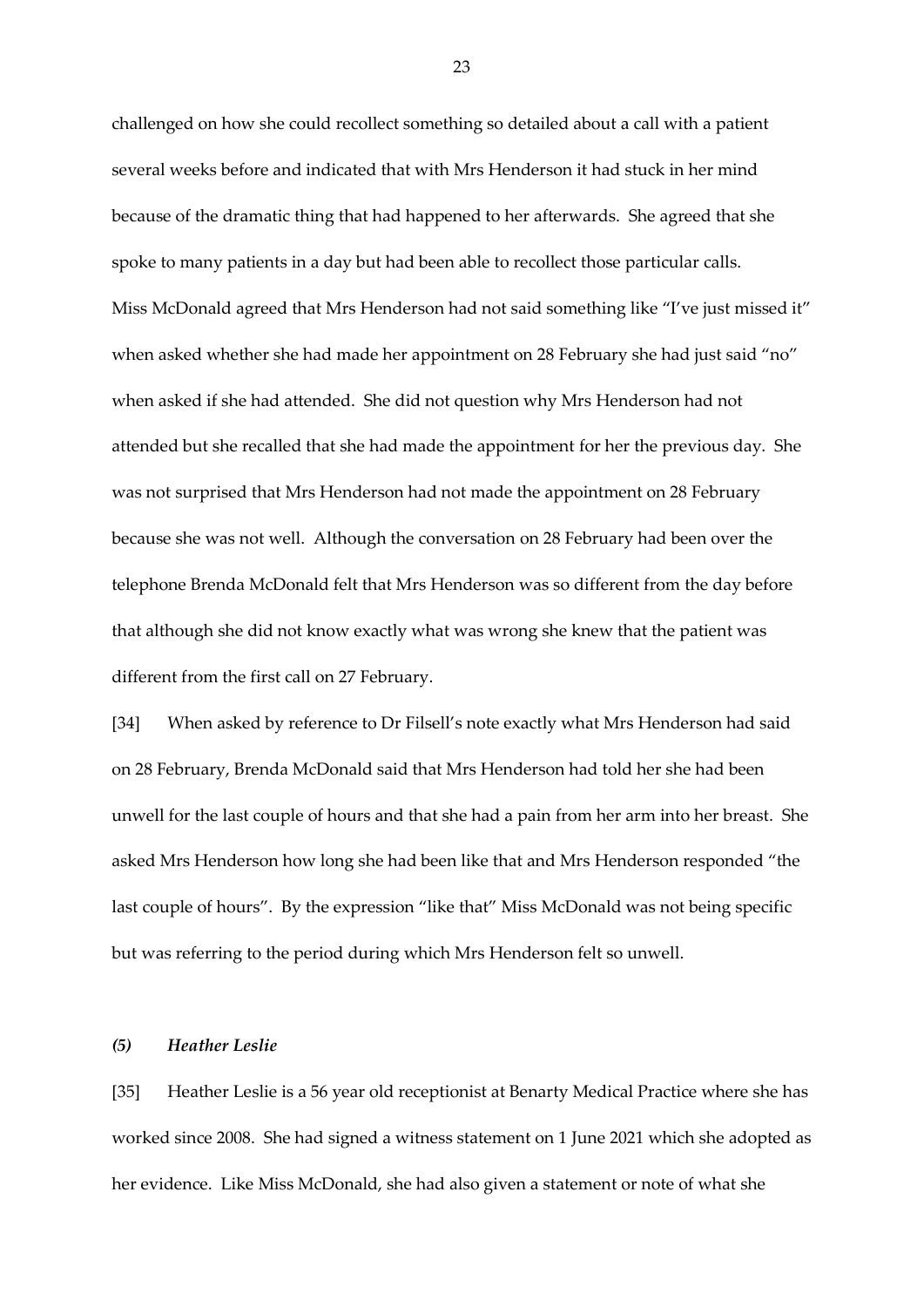recalled in April 2018 just after the complaint was received. She explained that Laura Adams had asked her and Brenda McDonald to write down what they could remember about the events of that day. She had given a handwritten account and she thought that Laura Adams had typed it up. She was content that the typed note accorded with what she had written at the time. In relation to the telephone call at mid-morning on 28 February 2018 Ms Leslie's recollection as recorded in the typed note was as follows:

"The patient informed me that she didn't think the appointment was needed and that she thought her finger was getting better. I confirmed that the nurse would still be here and she could be seen but Mrs Henderson said she would leave it just now".

[36] Ms Leslie explained the method of cancelling appointments at the practice. This was done by bringing a patient's name up on the screen and clicking the "cancel" option. The programme then asked the user whether they could confirm the cancellation and the user required to click that they confirmed. Although it might be possible to cancel inadvertently the user would have to click twice that they were cancelling and so it was not an easy option. This was built in to the system. Heather Leslie disputed that Mrs Henderson told her that she was felling worse and needed to see the GP. There was nothing mentioned in the call on 28 February about any illness or symptoms. In particular, Heather Leslie denied that Mrs Henderson had said that she was lethargic or unable to get out of bed or that her right arm was aching or that she had not seen a doctor yet about her finger cut. The witness disputed that Mrs Henderson had told her to keep the appointment "as is". It was a very brief conversation. Ms Leslie would not have cancelled the appointment if the patient had told her that she needed to see a doctor about her finger. Her recollection was that Mrs Henderson had told her that her finger looked better and so she did not need the appointment.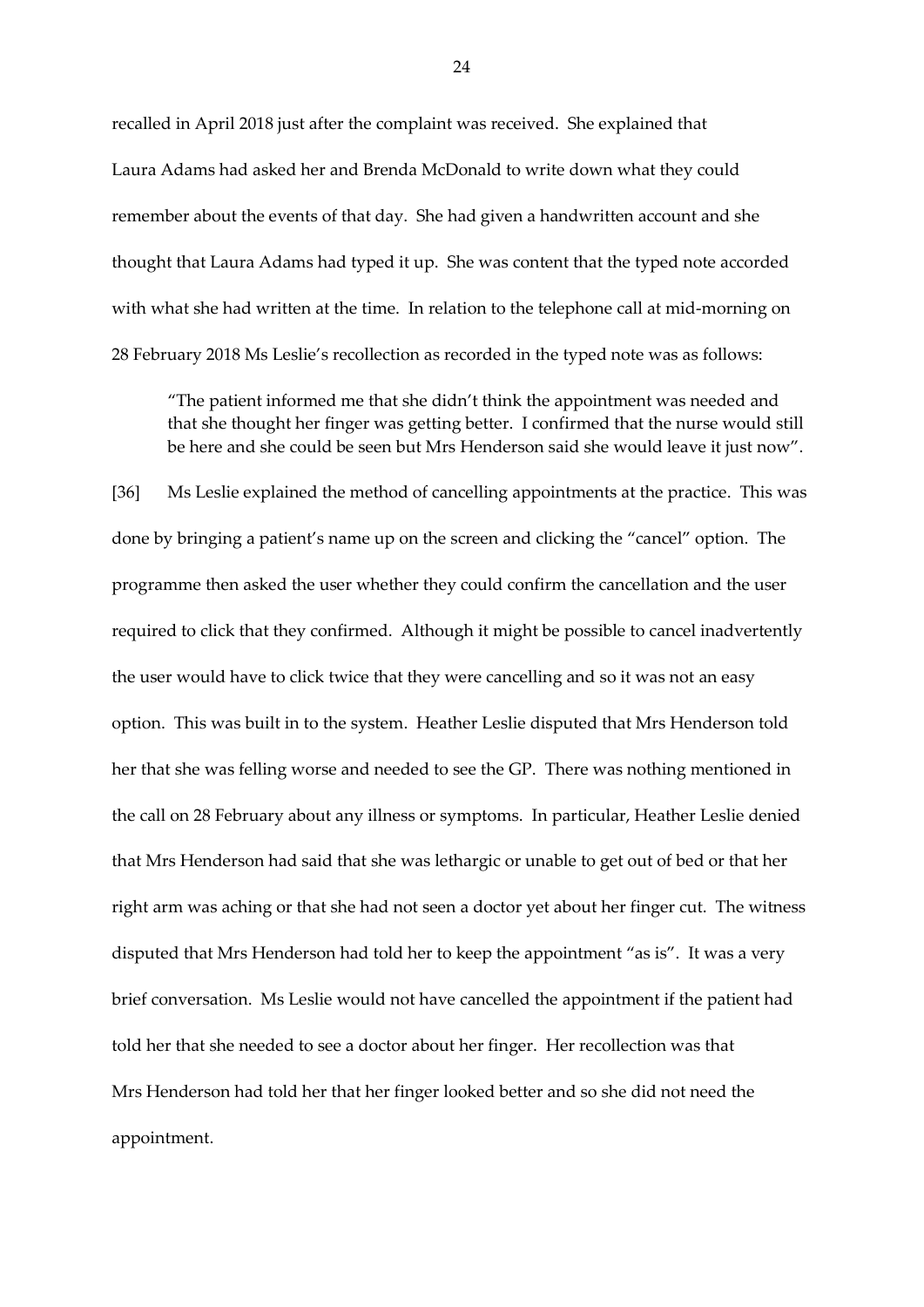[37] Under cross-examination Ms Leslie agreed that when she prepared the typed note in April 2018 she and Brenda McDonald did look through things such as the complaint letter and had access to the practice computer. She recalled that Laura Adams had shown them what the complaint was. It was a written complaint. Prior to that she had no reason to think she would be asked to recall what happened on 28 February and it was a bolt from the blue. However as 28 February had been a day where things had been different because of the snow she did remember the calls she had made to confirm or cancel appointments. It was not that the day had been any busier than normal but it was unusual because of the weather. Ms Leslie specifically remembered calling the other treatment room patients. She called each of them and said that there would be another nurse available in the treatment room. She could not remember the specific details but recalled parts of her conversation with Mrs Henderson because it had been on her mind a lot over the years.

[38] When pressed on how the typed note had been prepared, Heather Leslie reiterated that she had handwritten it by herself and then given it to Laura Adams to type up. She was confident that she will have checked it afterwards and she had signed the handwritten copy but not dated it. She had not been asked to do that. Turning to the audit trail, Ms Leslie agreed that this illustrated that she had signed into work at 8.36am on 28 February. At 8.38am she had cancelled an appointment but could not now recall who the patient was or why it was cancelled. The documentation indicated that at 8.41am she had booked an appointment and she confirmed that would have been by a telephone call. She could not remember the details of that. At 8.42am there was a note for a telephone consultation and she thought this would have been a change from a face to face meeting to a telephone call. At 8.42am the notes record that a patient arrived at the practice but she could not recall who that was. There were various other entries that morning. Appointments were booked such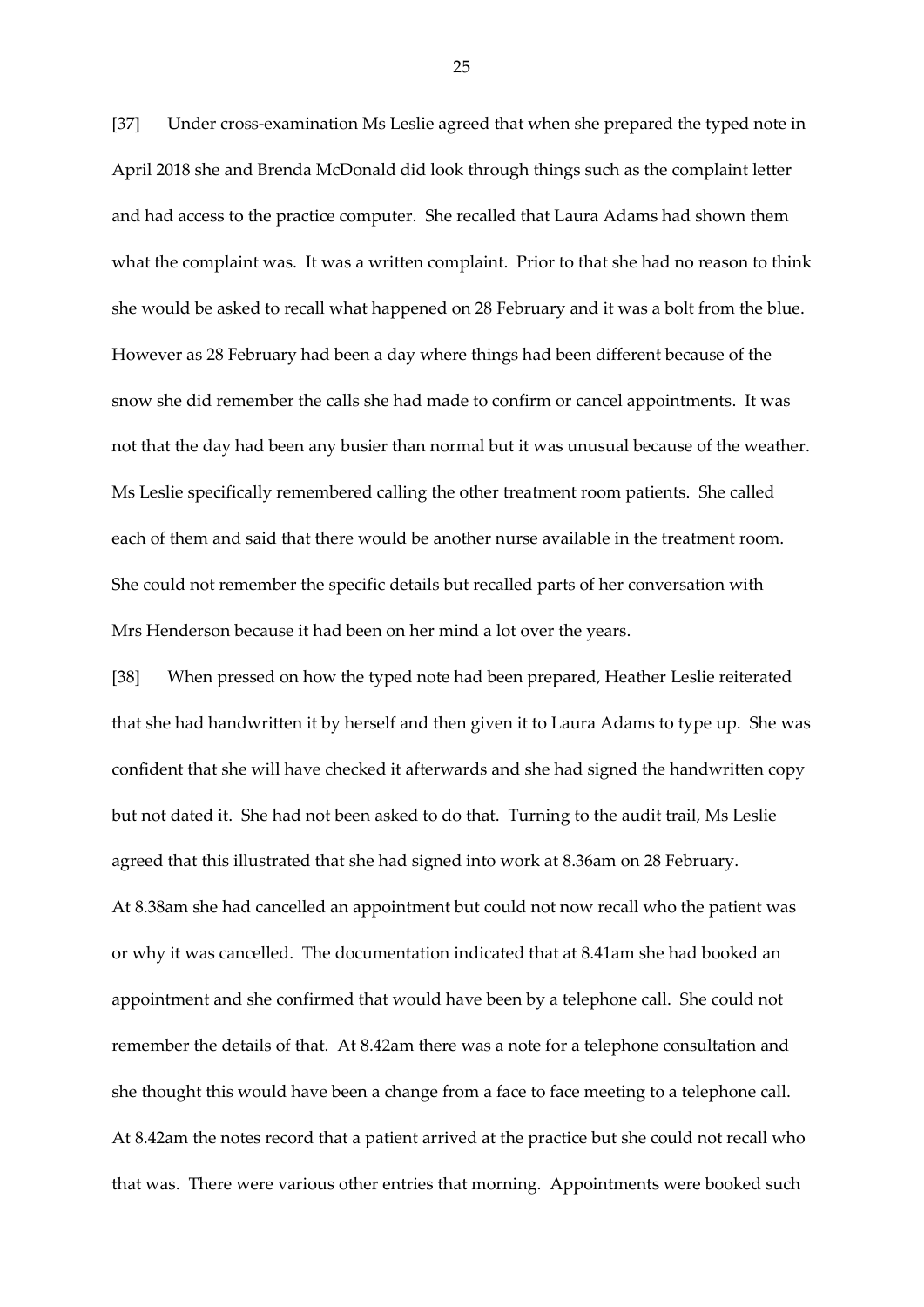as an appointment with the midwife for 20 minutes at 10.40am. Some appointments were cancelled and others were booked such as one slot for 10 minutes at 3.50pm. Patients' appointments had been cancelled at 9.12am and 9.14am but Ms Leslie could not recall who those patients were. In essence she agreed that she had been trying to put any appointments into the morning that day to free up the afternoon due to the weather. The treatment room was an afternoon clinic covered by the nurses and there was a note in the records that at 9.30am a patient had been booked for the treatment room that afternoon. [39] It was at 9.34am that the records illustrated that Mrs Henderson's 2.55pm appointment was cancelled. She thought that her telephone call with Marguerite Henderson that morning will have lasted for less than a minute. After the call the notes record that Heather Leslie continued to make and cancel appointments between 9.35am and 10.15am on 28 February. When taken through the record of all of the other calls that morning, Heather Leslie agreed that she could not now remember a single detail about any other patient. Had she been asked a few days after the event she would have been able to do so. Whether or not she would recall a conversation with a patient that took place a month ago would depend on the circumstances. Her 1 minute call with Marguerite Henderson did stand out. The witness agreed that it was not normal for her to cancel 12 appointments in 2 hours as she had done on 28 February. She denied, however, that she was on a mission that morning. Her task was to confirm appointments and was seeking to bring them forward. There were still clinicians in the building in the afternoon and so the purpose of her call was not to cancel but to confirm the appointment and to see if patients could come in earlier.

[40] Ms Leslie disputed that her aim had been to get away early that day although she did want to get home safely. She did ultimately leave the practice early although she could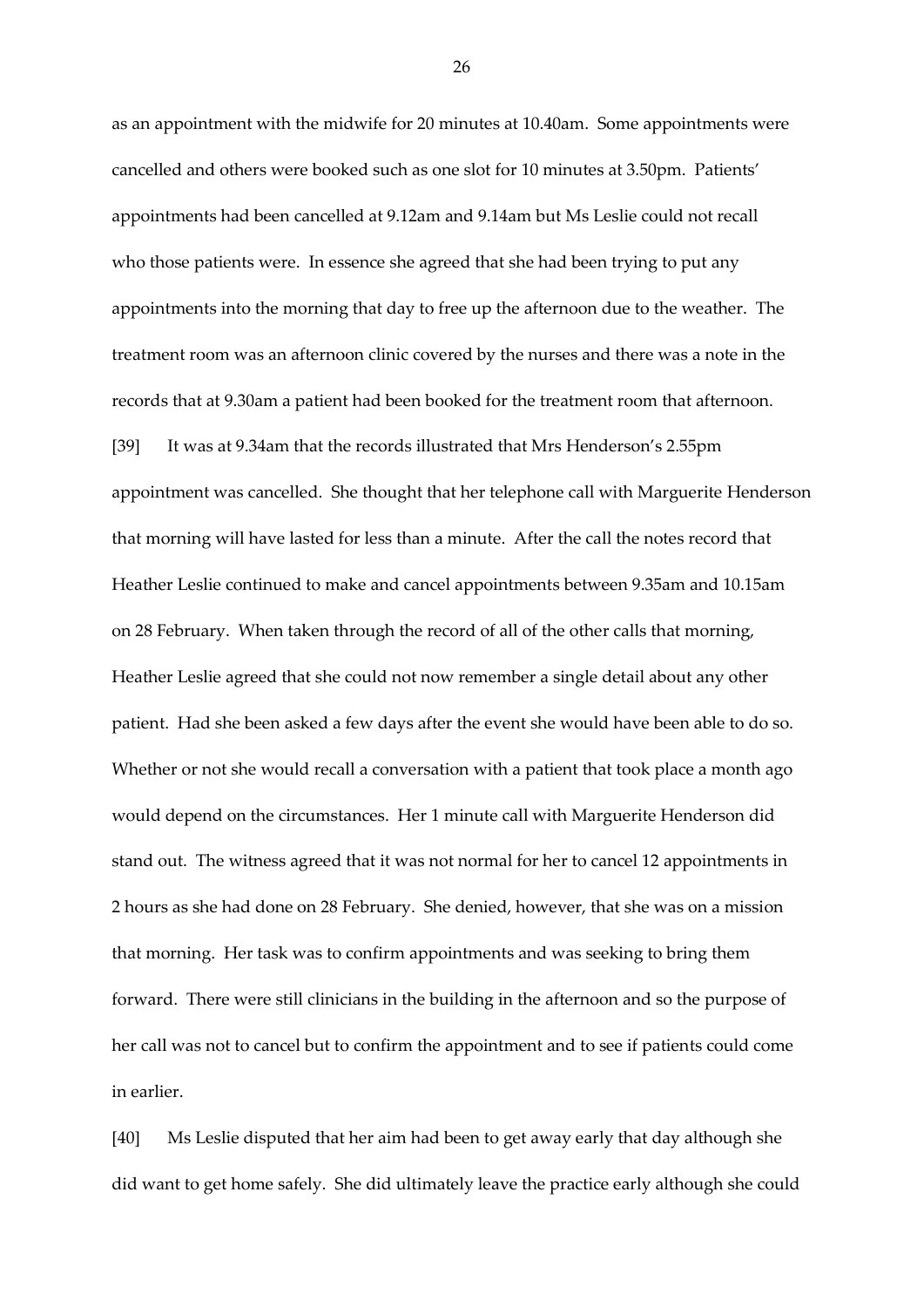not remember exactly when. She had no involvement in the investigation other than to provide the handwritten statement that had been turned into the typed note. The only person that spoke to her about her statement was Laura Adams. She recalled going over with Ms Adams what she could remember a few weeks after the event. This coincided with the time that the handwritten note was prepared. She thought that she would have spoken to Laura Adams both before she wrote her note and after it was typed up. She recollected that Laura Adams had shown her the note after it was typed up just to go over it together with the written statement. Ms Leslie agreed that she had looked at the appointment screen at some point. She could not remember exactly when but it would probably be after the complaint came in in late March early April 2018. She had no reason to look at it prior to that.

[41] Ms Leslie had no recollection of looking at any records in relation to Mrs Henderson and the events of February 2018 since she gave her handwritten statement in early April that year. She did recall seeing the significant event report. There was a meeting in the practice about it a few weeks after it was prepared but she could not recall the dates. Laura Adams had shared the information from the significant event report with them. Ms Leslie thought it would have been shown to her because she had been involved. The significant event report dated 14 June 2018 was put to the witness. Section 3 included a part headed "What Went Wrong". Two points were made in that section. The first was "communication between patient and practice" and the second "extreme weather conditions". Ms Leslie did not agree that there was anything wrong with the communication between her and Mrs Henderson. She knew what Mrs Henderson said, she knew the response that she had given to Mrs Henderson and what happened thereafter. Ms Leslie accepted that Mrs Henderson might have her own interpretation of what took place. When asked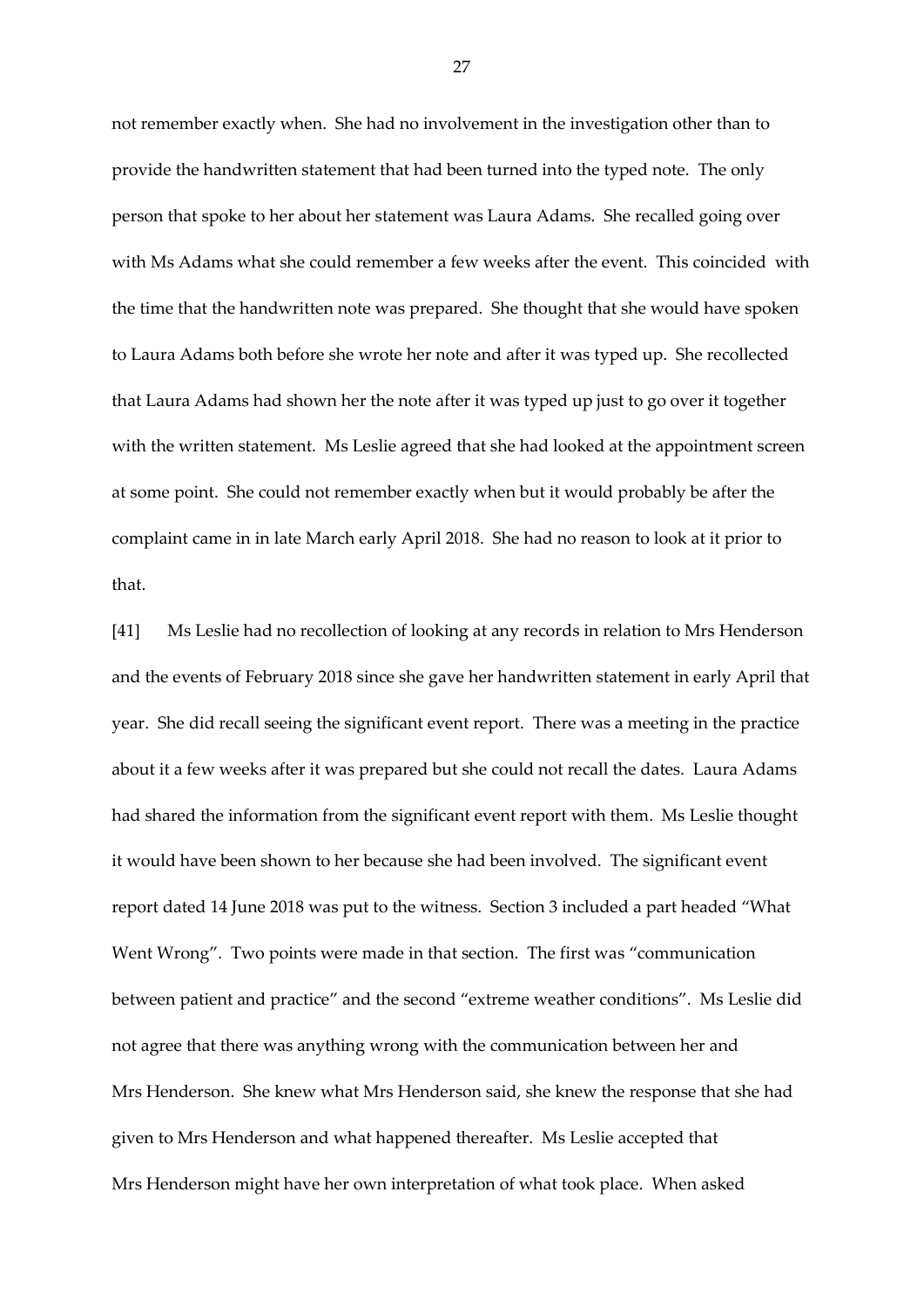whether she agreed that the words both she and the patient said had been used such as "leave it" were ambiguous, Heather Leslie said that she could not be 100% sure what words had been used but the clear gist was that matters were being left without a further appointment. No replacement appointment had been discussed. While the words "leave it just now" could suggest that the matter had not been fully resolved, as Mrs Henderson had said that her finger was better and she did not ask for another appointment, then Ms Leslie was left just with the cancellation. She had not offered Mrs Henderson a fresh appointment. [42] In re-examination Heather Leslie agreed that appointments were being rearranged for the morning simply because the GPs were still in the building and not so that she personally could leave early. Looking again at the audit trail, there were three entries relating to Mrs Henderson that had been cancelled at the 9.34am call. She had been given three 5 minute slots. A "screengrab" of the appointment system was put to the witness and she confirmed that this was the screen that she would have been looking at on 28 February. The audit trail was something different that had been recovered subsequently. On the screengrab for appointments for 28 February there was no reference to Mrs Henderson's appointment because it was cancelled.

# *(6) Unchallenged evidence*

[43] In addition to the oral evidence led at proof, five witnesses gave witness statements that were not challenged and are worthy of note. First, Kara Mackie gave a signed statement on 2 June 2021. Ms Mackie is a community staff nurse working with NHS Fife. On Wednesday 28 February 2018 due to the heavy snow she was unable to travel to her own work base. She was advised to call her nearest GP practice and to cover the essential visits to patients. Ms Mackie duly called the Benarty Medical Practice and was asked if she could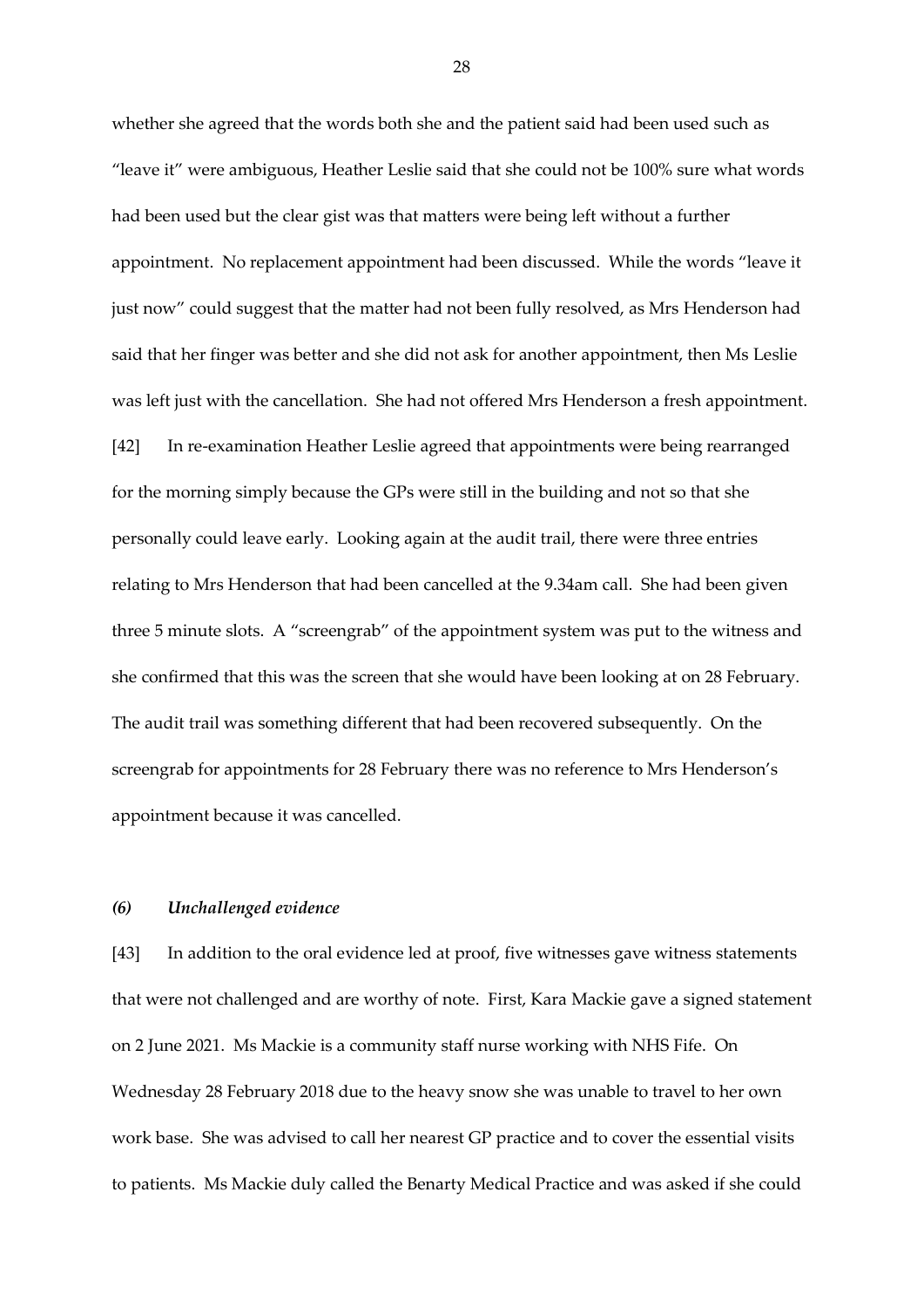see a couple of patients in the treatment room that afternoon. Under reference to her 2018 diary, the relevant page of which is referred to in her statement and lodged, she was able to confirm that she saw and treated a patient Mr JH that afternoon. Ms Mackie left the practice some time after 3.00pm that day.

[44] Dr Susan Filsell signed a witness statement on 31 May 2021. Much of her evidence does not go to the critical issue that I must determine in relation to the telephone call on the morning of 28 February. Her unchallenged evidence in so far as relevant confirms that the practice in which she is a partner, Benarty Medical Practice, was not very busy in the afternoon of Wednesday 28 February 2018 as most patients had either cancelled or attended earlier in the day. Dr Filsell saw three patients that afternoon who had kept their appointments. She was confident that the practice did not receive a phone call from Mrs Henderson while she was in the practice premises that afternoon. She finished writing up the consultation note for her last patient at about 3.31pm. She left for home at 4.45pm and planned her route home carefully given the treacherous weather. It was while she was driving home, at 5.11pm, that she received a call from Brenda McDonald to say that she had just received a call from Mrs Henderson complaining of pain under her arm. Dr Filsell arrived home just after 5.20pm and immediately phoned the practice back at 5.24pm when she was given Mrs Henderson's contact details by Brenda McDonald. She spoke with Mrs Henderson for 8 minutes commencing 5.27pm and then telephoned Miss McDonald back at 5.35pm to confirm that she had done so. She then typed an email to Laura Adams with her clinical entry relating to the telephone call which sent at 5.42pm that day. The email reads:

"… Here is my entry for patient telephone call today … patient had red swollen fingertip for few days (right index). Today developed worsening pain right axilla into breast. No SOB or chest pain. Has been shivery, vomited yesterday, diarrhoea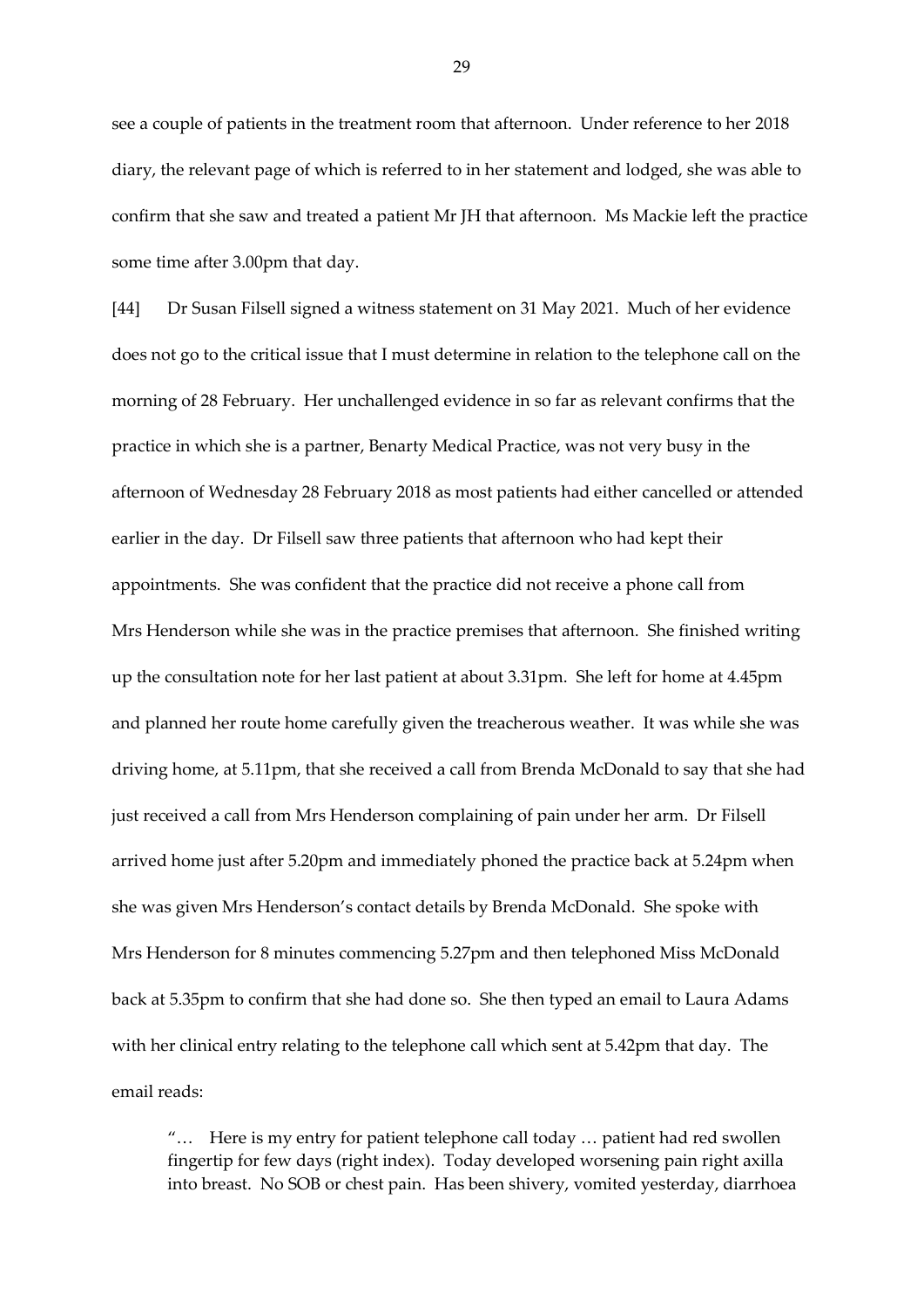today. Feels really weak and unwell. Struggling to move from bed to toilet. Not eating, reduced fluid intake. Passed urine 5 mins ago but small amount. No aching. Tender right axilla. ? painful lymph node secondary to finger infection. ?? Early sepsis symptoms. Time now 1730 and in view of severe weather conditions no GP on site so advise to call OOH at 6.00pm. Patient happy to do so and I feel safe to wait until then."

Dr Filsell retained some recollection of the telephone conversation with Mrs Henderson but only because of the unusual circumstances.

[45] Dr Filsell also explains the system in the practice where a call is taken from a patient who needs to speak to a doctor. So far as the morning of 28 February 2018 was concerned Dr Filsell's colleague Dr Brown was the on call doctor and her surgery list did not start until 10.30am that day. Dr Filsell states that had Mrs Henderson told Heather Leslie in the call at 9.34am that she was extremely unwell, had a sore arm and underarm and needed a doctor to look at the cut on her finger it is likely that Heather would have passed the call straight through to Dr Brown. Dr Filsell could see from the records that on 28 February Dr Brown had just finished dealing with a patient at 9.33am and did not see her next patient until nearer 10.00am. There were also emergency slots available that day in which Mrs Henderson could have been seen. Dr Filsell would have been available to see Mrs Henderson for an emergency appointment at around 11.00am that day. Alternatively if Mrs Henderson had told Heather Leslie how unwell she was, a home visit could have been arranged.

[46] Gillian Simon, one of the other receptionists at Benarty Medical Practice also signed a witness statement, on 1 June 2021. She confirmed that she took the first call from Mrs Henderson, on Monday 26 February and made the appointment for her to attend the treatment room the following day, 27 February, at 15:45. She states that she would have confirmed with Mrs Henderson at the end of the call the date and time of the appointment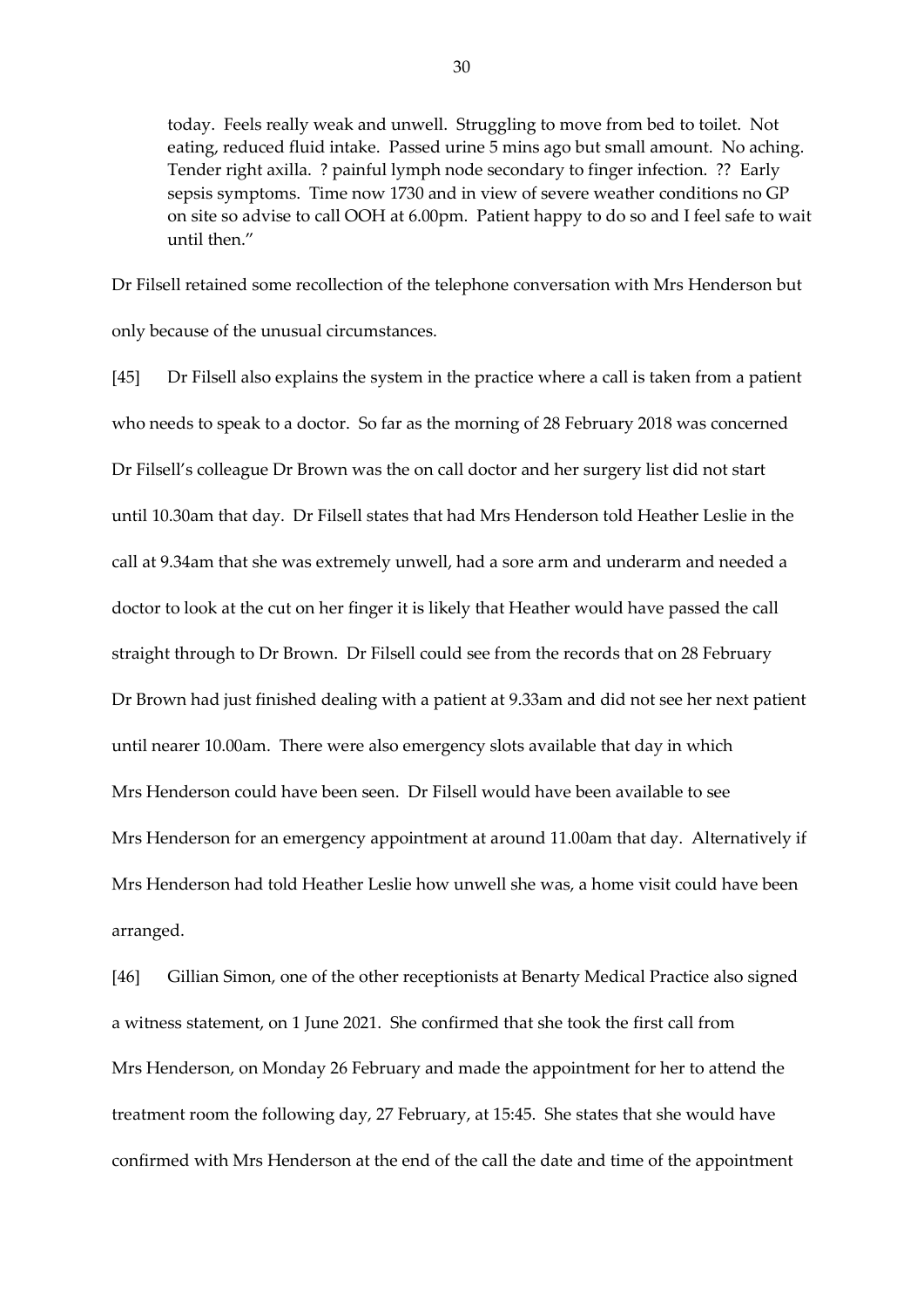and who she would see. Miss Simon does that routinely for all patients. Had Mrs Henderson been really concerned about the cut or was unwell and had wanted to see a GP Miss Simon would have offered her an appointment with one of the doctors on the same day that she called. Elizabeth Fallas signed a witness statement on 10 December 2021. In that she confirms her role as a patient relations officer with NHS Fife. She is engaged in the handling of more complex complaints in NHS Fife which require investigation. She dealt with the complaint raised by Mrs Henderson's daughter Kim on 14 March 2018 although it was initially lodged only as a concern. She recalls receiving the call from Kim because unusually the complaint was about a GP practice and the patient was now seriously unwell. Ms Fallas had noted that verbal consent had been received from Mrs Henderson that Kim had authority to make the complaint on her behalf. The complaint centred on the phone calls between Mrs Henderson and the practice. So far as the appointment on 28 February 2018 was concerned Elizabeth Fallas had typewritten a note stating that "Mrs Henderson then was unable to attend the GP due to the weather conditions …". She appreciated that the complaint letter that she subsequently drafted stated that on 28 February Mrs Henderson was not able to be seen due to the bad weather. Dr Fallas could not confirm with any certainty the detail of her conversation with Kim or why there had been a difference in emphasis between what she had noted of the complaint and what she had written in the complaint letter. Her recollection was that the complaint was not about the telephone call between Mrs Henderson and Ms Leslie on 28 February when she was dealing with matters. The practice responded to the complaint written on behalf of the family by Dr Fallas which was forwarded to the pursuer's daughter Kim on 18 April 2018 by email. Dr Fallas had no note of any further contact between her and the family.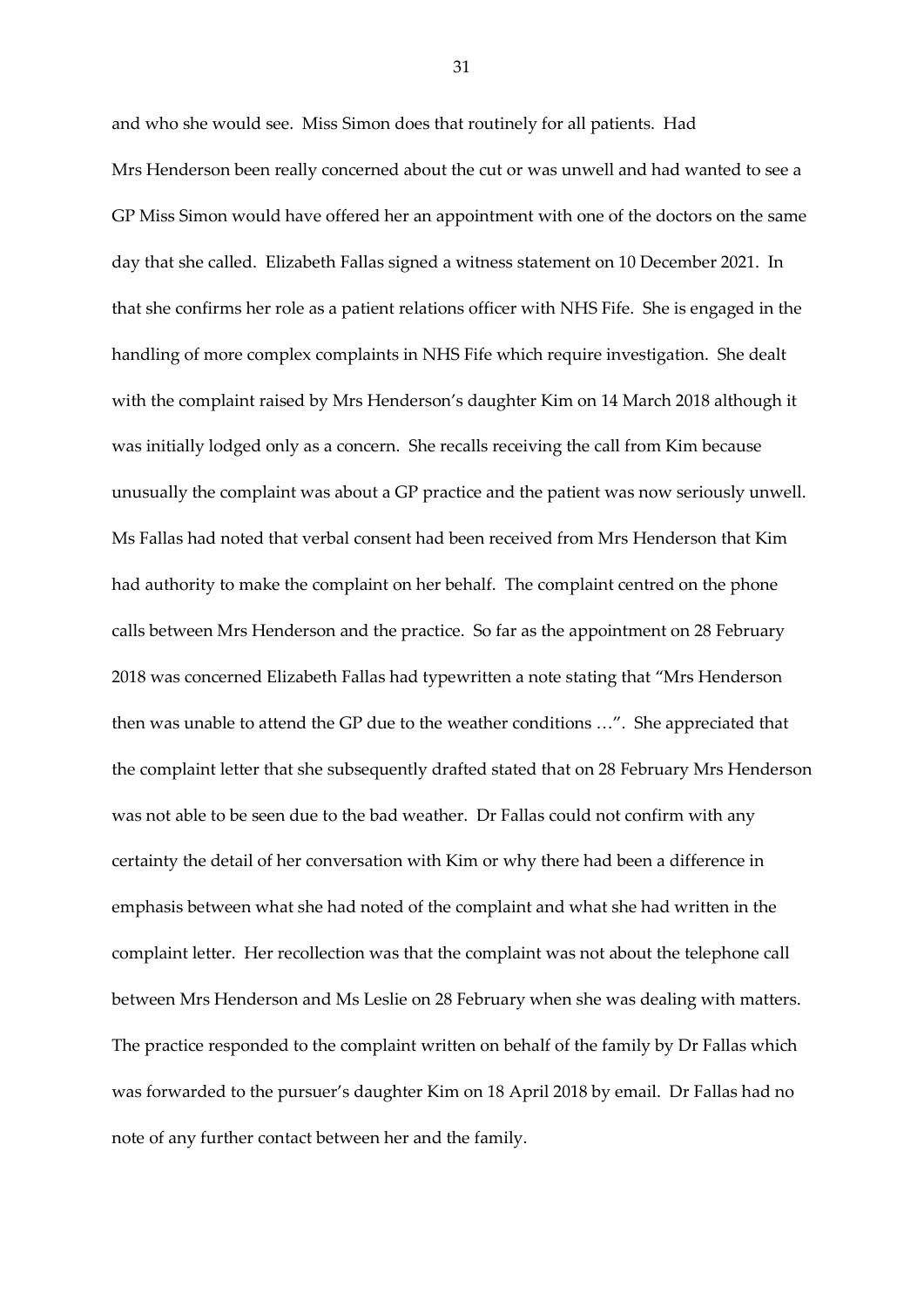[47] Finally, the pursuer's daughter Kim Donnachie gave a statement and was not called to be cross-examined. She had seen her mother Mrs Henderson on the evening of 26 February when Mrs Henderson had shown the cut on her finger. She recalled that her mother had no other symptoms that evening and appeared to be well. On 27 February she did not see her mother but received a message from her mother's then partner to say that Mrs Henderson was unwell. She spoke to her mother from her car on the telephone and recalled that Mrs Henderson sounded groggy and lethargic. On 28 February 2018 Kim did not speak to her mother until some time after 5.00pm. She recalled that her mother sounded really drained and groggy on the phone. She was breathless and wheezy and it was an effort for her to speak. It was a quick call and Mrs Henderson told Kim that she had spoken to a GP who had told her to call NHS 24 after 6.00pm. When Kim reported the call to her husband Sean he was concerned and offered to take Mrs Henderson to the hospital. When they arrived at Mrs Henderson's house Kim was struck by the smell in her mother's room which was like that she had experienced in the room when her grandmother had died.

### **Decision**

[48] The matter that I have been asked to determine in this case involves the difficult issue of the approach to take to evidence based on recollection. Issues of credibility and reliability are part of the assessment. As Lord Pearce put it in *Onassis* v *Vergottis* [1968] Lloyd's LR 403 at 431, the issue of credibility includes not just issues of whether a witness is truthful or untruthful but whether the memory of a generally truthful witness has correctly retained information.

"Also, has his recollection been subsequently altered by unconscious bias or wishful thinking or by over much discussion of it with others? Witnesses, especially those who are emotional, who think that they are morally in the right, tend very easily and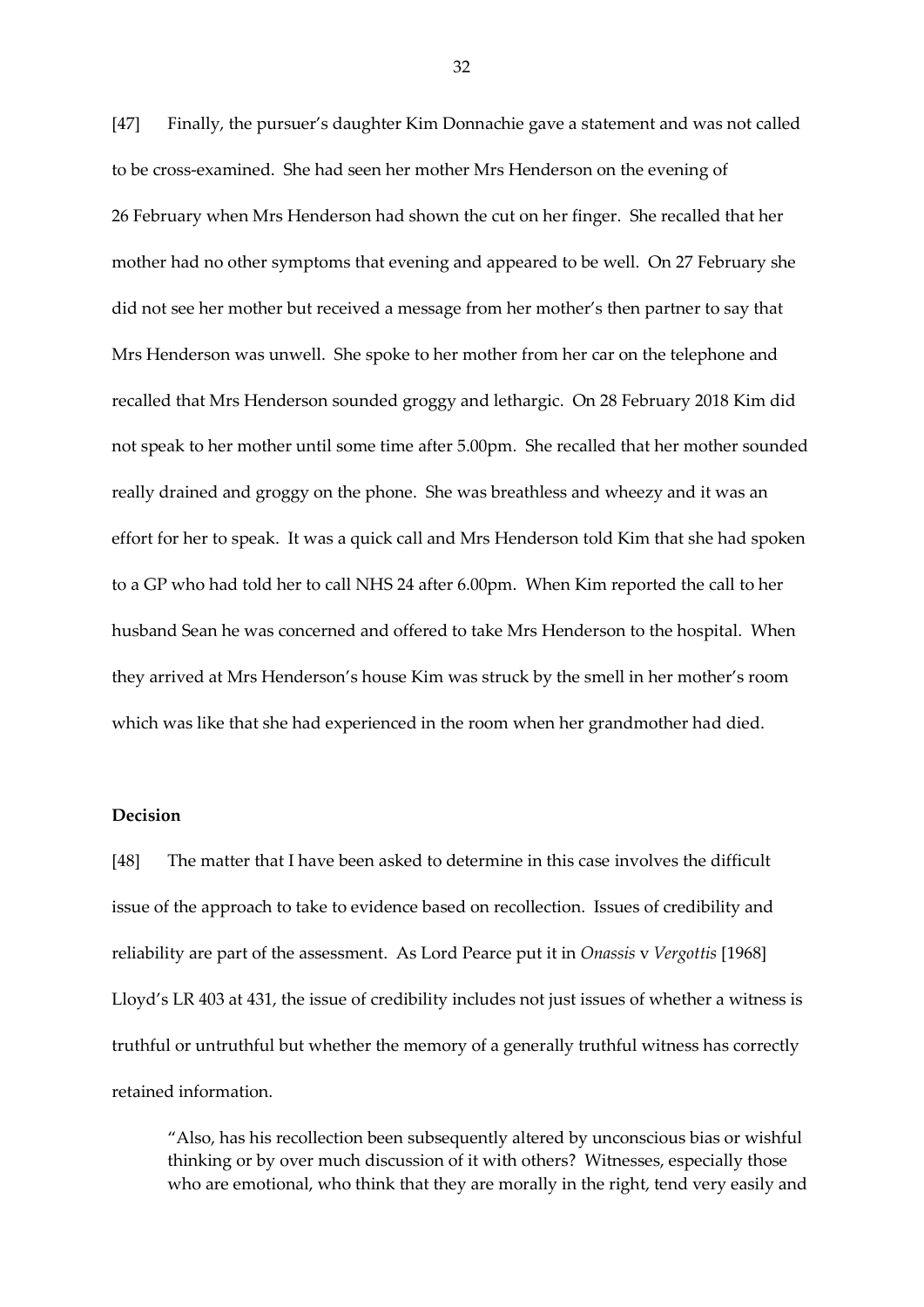unconsciously to conjure up a legal right that did not exist. It is a truism, often used in accident cases, with every day that passes the memory becomes fainter and the imagination becomes more active. For that reason a witness, however honest, rarely persuades a judge that his present recollection is preferable to that which was taken down in writing immediately after the accident occurred. Therefore, contemporary documents are always of the utmost importance."

[49] Counsel were agreed that the most useful judicial observations about evidence

based on recollection are those of Leggatt J (as he then was) in *Gestmin SGPS SA* v *Credit* 

*Suisse (UK) Ltd & Another* [2020] 1 CLC 428; [2013] EWHC 3560 (Comm) at

paragraphs 16-20. While the whole section is of considerable interest, the following excerpts

are particularly pertinent in the present case;

"16. While everyone knows that memory is fallible, I do not believe that the legal system has sufficiently absorbed the lessons of a century of psychological research into the nature of memory and the unreliability of eye witness testimony. One of the most important lessons of such research is that in everyday life we are not aware of the extent to which our own and other people's memories are unreliable and believe our memories to be more faithful than they are. Two common (and related errors are to suppose: (1) that the stronger and more vivid is our feeling or experience of recollection, the more likely the recollection is to be accurate; and (2) that the more confident another person is in their recollection, the more likely their recollection is to be accurate. …

19. The process of civil litigation itself subjects the memories of witnesses to powerful biases. The nature of litigation is such that witnesses often have a stake in a particular version of events. This is obvious where the person is a party or has a tie of loyalty (such as an employment relationship) to a party to the proceedings. Other, more subtle influences include allegiances created by the process of preparing a witness statement and of coming to court to give evidence for one side in the dispute. A desire to assist, or at least not to prejudice, the party who has called the witness or that party's lawyers, as well as a natural desire to give a good impression in a public forum, can be significant motivating forces.

20. Considerable interference with memory is also introduced in civil litigation by the procedure of preparing for trial. A witness is asked to make a statement, often … when a long time has already elapsed since the relevant events. The statement is usually drafted for the witness by a lawyer who is inevitably conscious of the significance for the issues in the case of what the witness does nor does not say. The statement is made after the witness' memory has been 'refreshed' by reading documents."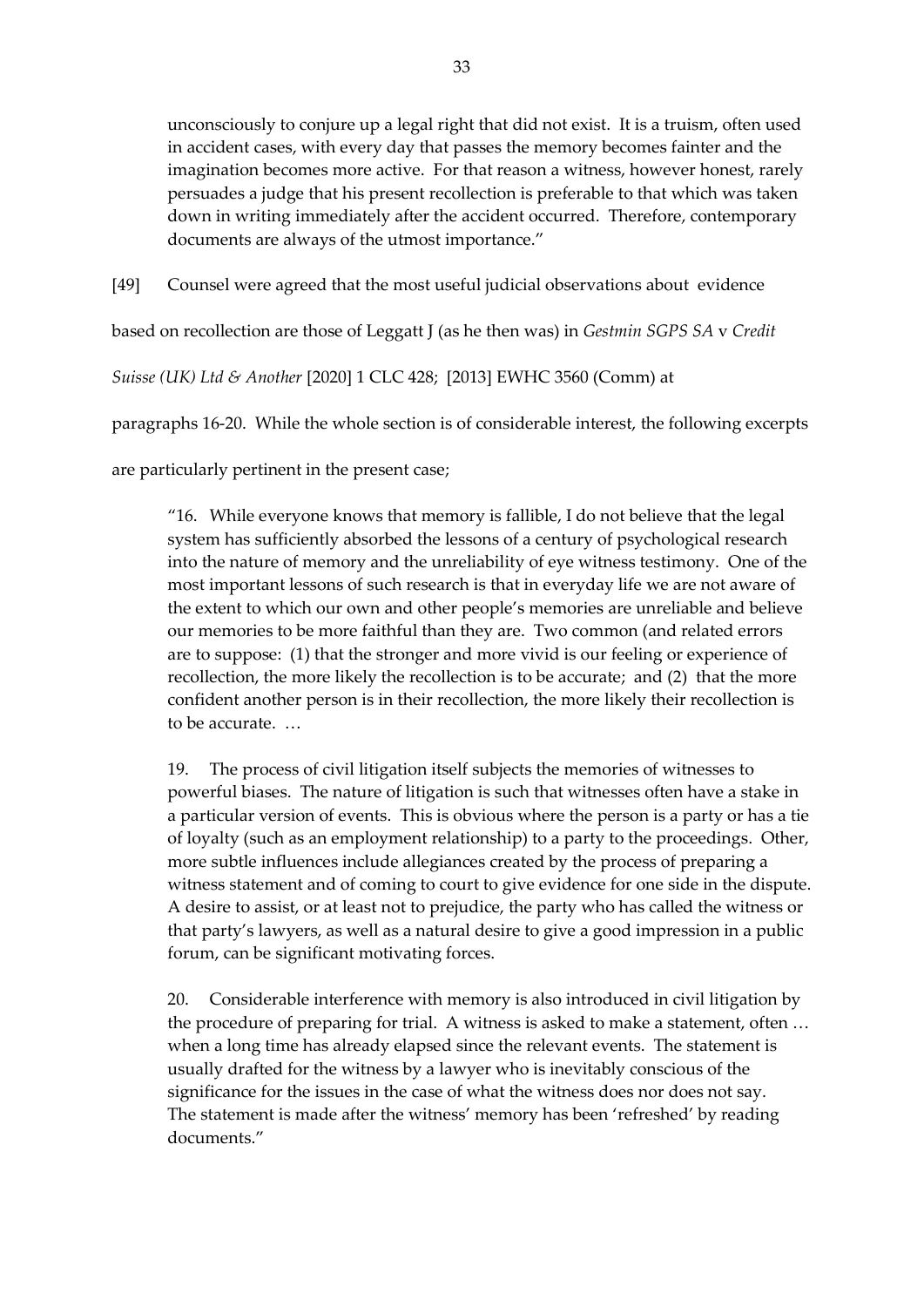These observations have been cited with approval in a number of cases in this court and beyond - *Prescott* v *University St Andrews* [2016] CSOH 3 at paragraph 42; *Johnstone* v *Grampian Health Board* [2019] CSOH 90 at paragraph 127 and *Sheard* v *Tri Do* [2021] EWHC 2166 (QB). While it continues to be acceptable to take the demeanour of a witness into account in appropriate circumstances, it is the consistency of a witness' evidence, both internally and taken with other evidence, that tends to provide the best guide to reliability. [50] In the present case, while I have taken account of the demeanour of each witness, I have found it of relatively limited assistance in the decision I must make. For example, it was submitted on behalf of the defenders that the pursuer was combative at times in evidence. I agree that Mrs Henderson was emphatic in some of her answers and that she made her assertions strenuously. That is hardly surprising given the life changing injuries from which she has suffered and the importance of the case to her. Similarly, while I observed that the defenders' witnesses were a little defensive in their manner, that can easily be attributed to how any person might respond if they feel that their honesty or integrity is being impugned. What really matters is the extent to which the evidence of each witness is consistent with other extraneous evidence; how their account fits with other relevant facts proved. This is particularly so in the present case where no real issue of credibility (in the sense of honesty) arises in respect of the critical witnesses, namely the pursuer and Heather Leslie. The only issue of alleged dishonesty that was raised was in relation to Laura Adams' evidence. While Ms Adams' evidence did not go directly to the issue of the content of the telephone call between Heather Leslie and the pursuer, she was able to explain how the audit trail of the phone calls at the material time were recorded. She is clearly familiar with the software system in relation to the making and cancelling of appointments and I accept her evidence on that. The issue on which her credibility was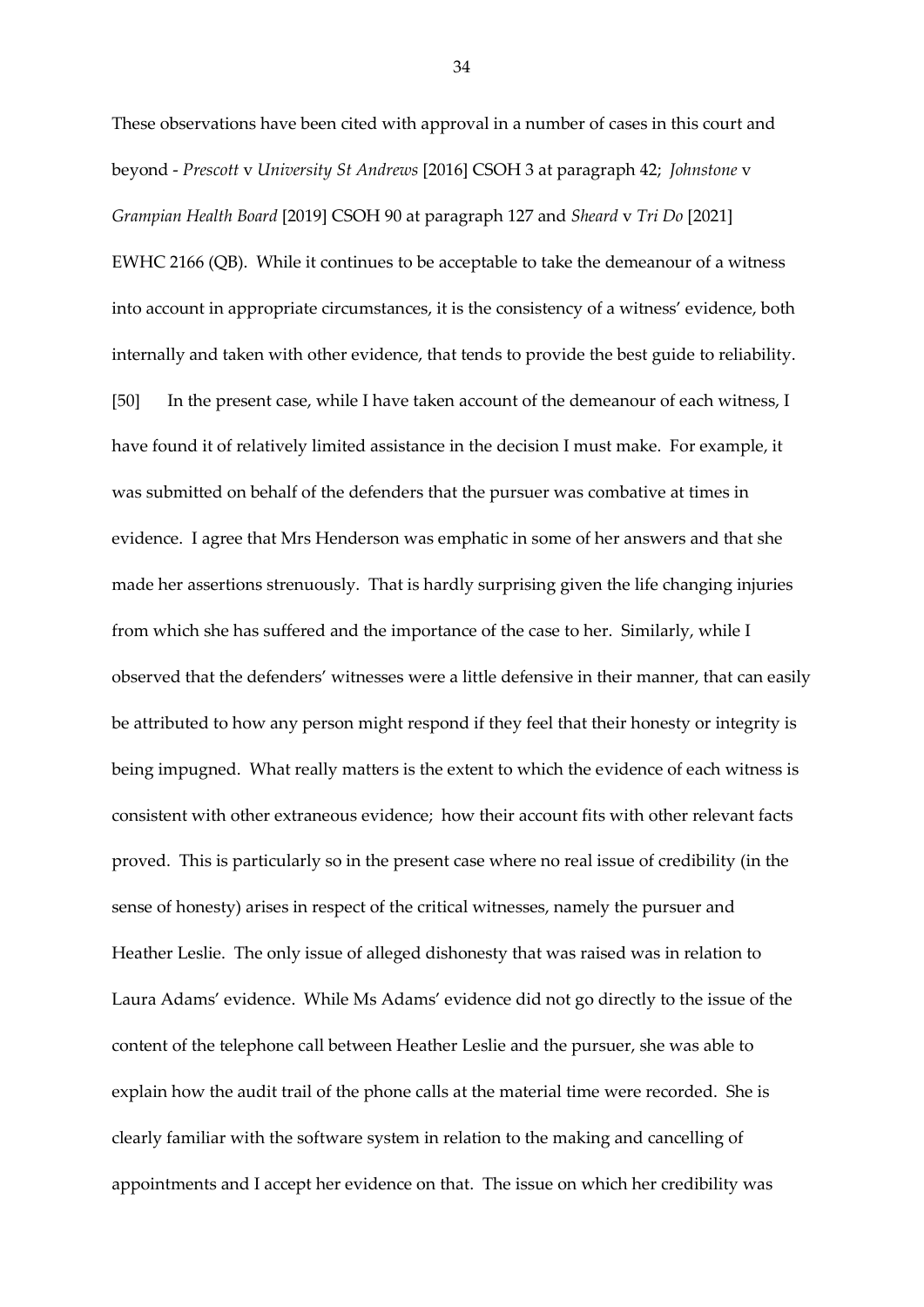challenged was that of the creation of the initial statements of Brenda McDonald and Heather Leslie. On Ms Adams' account the typed statements of those witnesses were effectively their own responsibility and she had nothing to do with them. Heather Leslie's account was that she and Brenda McDonald had prepared handwritten statements which they handed to Laura Adams. Heather Leslie had signed her handwritten statement and confirmed that its contents then appeared to be recorded in the unsigned typed version. I accept the submission made on behalf of the pursuer that the layout and appearance of the two documents being as they are in the same font, size and alignment is far more consistent with Heather Leslie's evidence than that of Ms Adams. Heather Leslie was very clear that while the typed note reflected the terms of her handwritten account she was not the author of the latter. That is consistent with Ms Adams co-ordinating and drafting the response to the complaint on behalf of the defenders. On that specific point I have rejected the evidence of Laura Adams and preferred Heather Leslie's evidence. With that one exception, I found all of the witnesses (including Laura Adams in relation to other matters) were doing their best to tell the truth.

[51] There is only one relevant dispute in relation to the period prior to the telephone call on the morning of 28 February. The pursuer's recollection was that it was Brenda McDonald who first raised the possibility of her suffering from a virus during the telephone call on the morning of 27 February. Mrs Henderson requested that her appointment be rescheduled and that was done. On balance, however, I prefer Brenda McDonald's evidence in relation to that issue. It makes sense that an experienced receptionist having been told by the patient that she thought she had picked up a virus would respond by repeating the patient's words in a chatty and relaxed manner providing such reassurance as she could. It seems inherently unlikely that an experienced member of non medical staff would suggest the source of a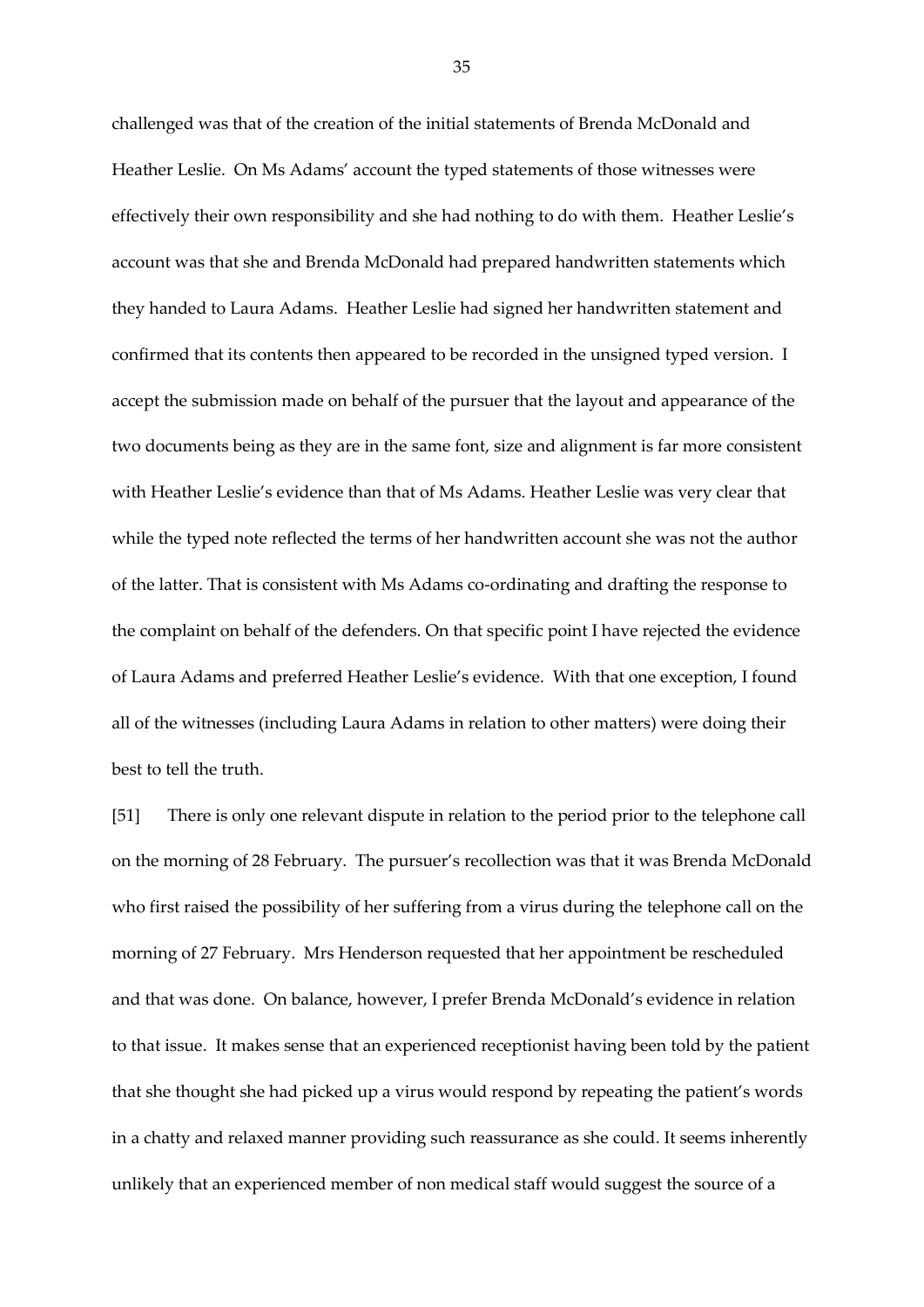patient's ailment to them. More importantly, Brenda McDonald's recollection about that exchange is consistent with the terms of the initial complaint to the practice made by Elizabeth Fallas (Core Bundle pages 186-187) with information emanating from Mrs Henderson (via her daughter) to the effect that it was Mrs Henderson herself who thought she might have picked up a virus. Ms McDonald has stated consistently since April 2018 that it was Mrs Henderson who mentioned having picked up a virus. The pursuer told her daughter Kim she had a virus, without reference to Brenda McDonald. The suggestion that it was Brenda McDonald who raised it appears to have developed later. I conclude that it was Mrs Henderson who first mentioned having picked up a virus when she spoke to Brenda McDonald on 27 February.

[52] Turning to the critical phone call on the morning of 28 February it was not in dispute that the call was made by Heather Leslie to the pursuer against the backdrop of the deteriorating weather. Ms Leslie was calling all the patients to see if they still required their appointments. She was keen to try to fit patients into the morning session if she could. However, I accept the evidence that there was availability in the afternoon to see a treatment room nurse should any patient request it. Ms Mackie, provided by NHS Fife as a replacement for the usual nurse was available if the pursuer had said she wanted to keep her appointment. The pursuer's evidence was that she had told Heather Leslie that she did still need the appointment. Leaving aside that the pursuer's appointment was with the treatment nurse and not with the GP, the pursuer's account if accepted would render inexplicable the fact that the appointment was cancelled by Heather Leslie contemporaneously with the telephone call at 09.34. The pursuer's position was that Heather Leslie was determined to cancel the appointment, that she was not listening to her but that she ultimately agreed to leave the appointment "as is". Both witnesses recalled the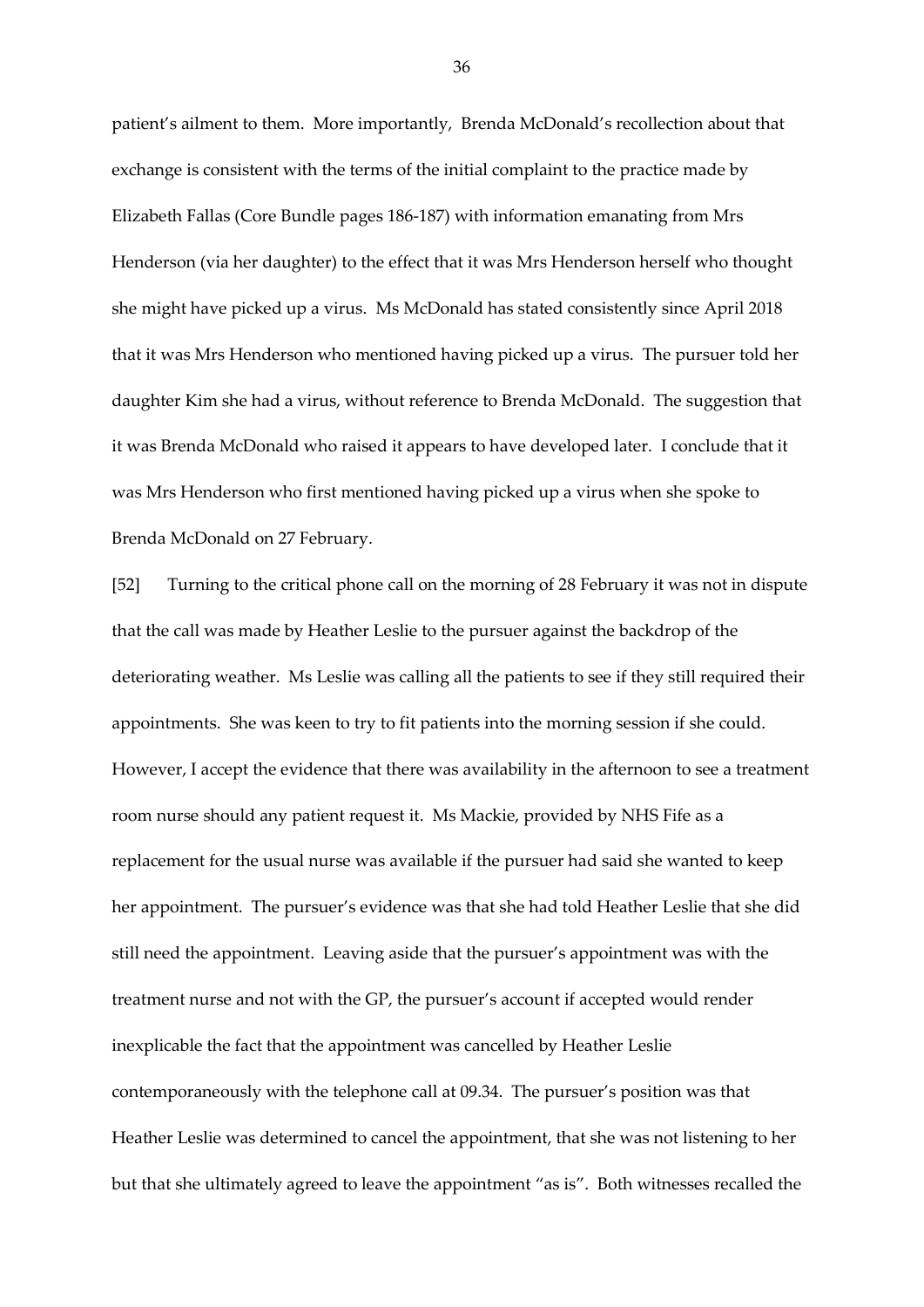word "leave", with Heather Leslie stating that the pursuer wanted to cancel and leave matters for now. There are a number of adminicles of evidence that tend to militate against the pursuer's account being accurate.

[53] First, there was no reason for Heather Leslie to cancel the appointment other than at the request of the pursuer and I am satisfied that it is unlikely to have occurred accidentally. I accept the evidence about the software system for making and cancelling appointments in the defenders' practice. Heather Leslie would have required not just to select the cancellation option but to "click twice" on that option before the appointment would be cancelled. That made it more difficult for it to be cancelled inadvertently. Secondly, the audit trail recovered by Laura Adams and lodged in process illustrates that Heather Leslie arranged appointments for 28 February for other patients almost immediately before and immediately after she spoke with the pursuer. That tends to negate the pursuer's suggestion that Ms Leslie had been "on a mission" to cancel appointments that day. Thirdly, the short duration of the call tends to support Heather Leslie's account that this was a brief and uneventful conversation rather than one in which Mrs Henderson complained of a number of symptoms separate from the cut on her finger while still maintaining that she required to see a doctor. It was only as a result of the subsequent dreadful news about Mrs Henderson's condition that Heather Leslie was able to recall some of the detail of the appointment. Her position on that makes sense and I accept it.

[54] The issue of the condition of Mrs Henderson's finger on 28 February, what she said about that and whether she has been consistent also sheds light on what was said during the critical call. The pursuer's written pleadings indicate that her case was that when Heather Leslie telephoned her, she told Ms Leslie that she still needed a GP to look at the cut on her finger. In oral evidence, under cross-examination, Mrs Henderson said initially that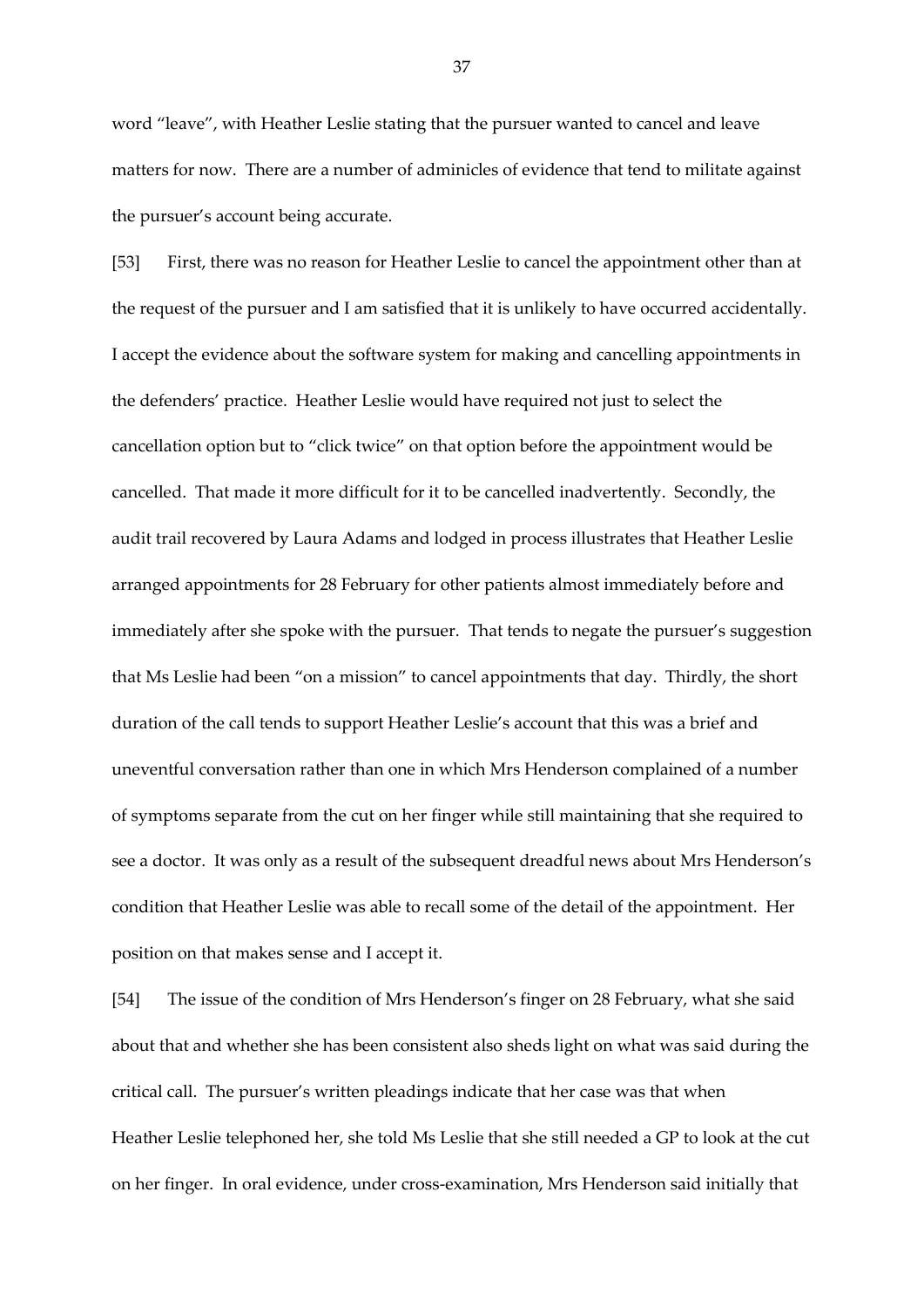although she did still need the appointment she had not told Heather Leslie that it was about her cut finger. Later in cross-examination she stated that she could not in fact remember whether she said anything about her finger "out loud" but was very clear that she said she still needed the appointment. The pursuer was adamant in oral evidence that her finger was not her main concern on the morning of 28 February although it was in her mind that she still needed to see someone about it. When asked to reconcile her earlier claim that she had mentioned her finger to Heather Leslie with her finger not being her concern, Mrs Henderson said that it was as the sepsis symptoms evolved that her finger became less of a concern. She was insistent that Heather Leslie's statement that she had been told by the pursuer that her finger looked better and that she would not then bother with the appointment was completely untrue. She claimed that the finger could not have possibly been getting better given the severe sepsis from which she was subsequently found to have been suffering.

[55] The notes of Dr Green from the hospital admission later on 28 February are of some interest in this context. Dr Green had recorded a history of events as including that 4 to 7 days previously the patient had cut her right index finger at work but it "appears to have settled". That note is consistent with what Heather Leslie states she was told in the telephone call by the pursuer and conflicts with the pursuer's evidence. Dr Green's evidence was that she remembered thinking it was an odd presentation because "in the patient's own words" the finger had been improving. When asked about this, Mrs Henderson reiterated that the finger was not causing her concern but she had no recollection of it not hurting just that she had many other issues. She could not explain how Dr Green would have gained the impression that her finger was improving. The pursuer also said in evidence that her finger had been under the duvet cover and was not causing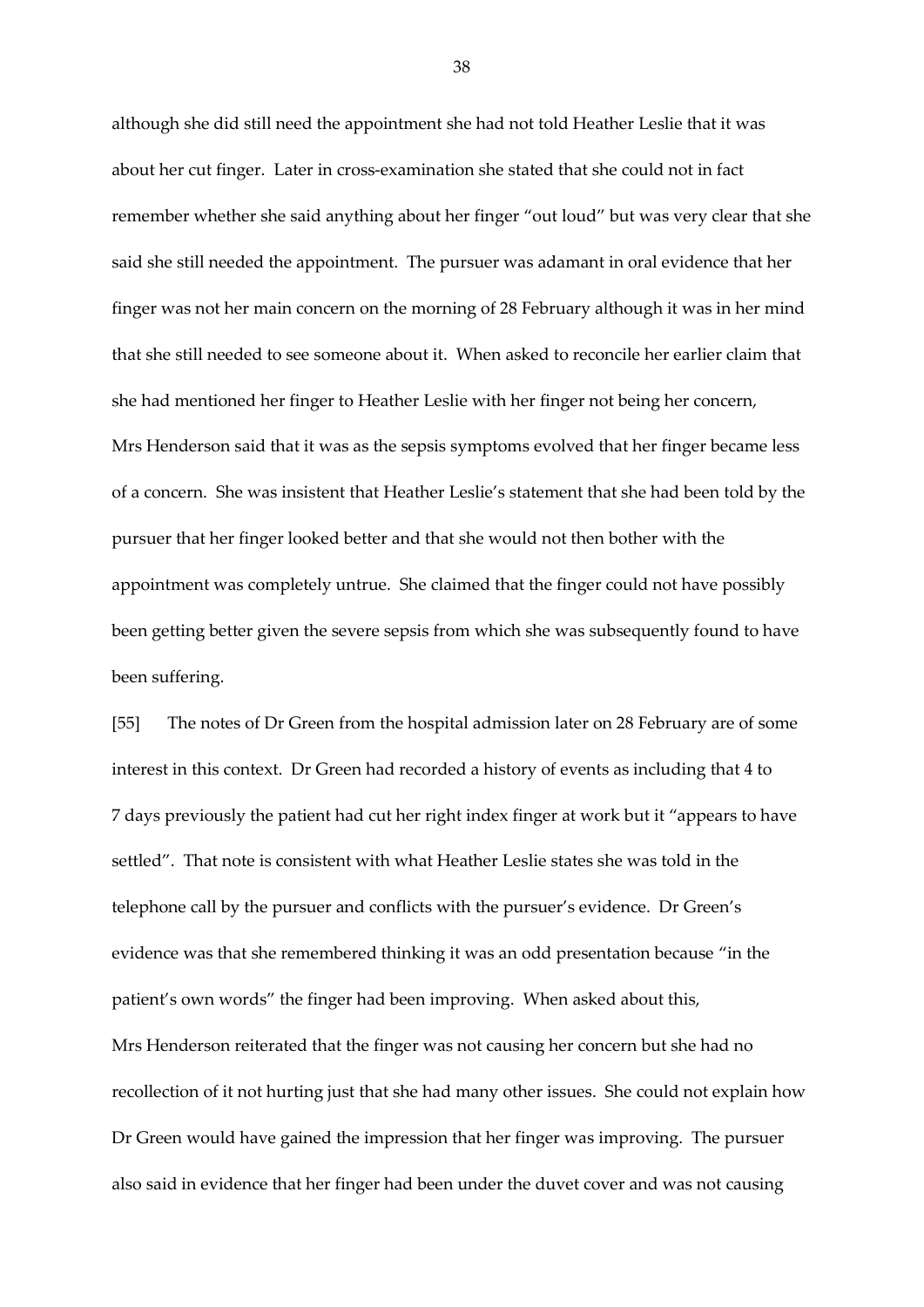her pain and that is why she could not have mentioned it to Heather Leslie. She could not comment on how the note of Dr Pugh's examination later on 28 February was to the effect that the right index finger was cut but healing. It is understandable that the pursuer may have thought less about her finger as her flu like symptoms increased and she was focused on feeling unwell. It is also understandable that the pursuer could not recollect some of the detail, for example in relation to whether she had told Dr Filsell later that day that her chest was tight. When challenged about the matter Mrs Henderson accepted that what she really recalled at the time of the call with the doctor was the pain in her arm. The consistency between Heather Leslie's account and the notes from the examinations of Dr Green and Dr Pugh all militate against acceptance of the pursuer's account(s) of what, if anything, she said about her finger to Heather Leslie during the phone call in question. I conclude that Heather Leslie's evidence on that issue is to be preferred. Mr Milligan accepted that the pursuer had given inconsistent accounts of whether she had mentioned the cut finger at all during the phone call with Heather Leslie.

[56] There is little doubt, now, that the pursuer's medical condition was serious and deteriorating during the day of 28 February. She had been too unwell to attend the GP surgery the day before and by the late afternoon of 28 February her GP suspected sepsis. However, Mrs Henderson's response to feeling unwell on 27 February was to cancel her appointment for that day. It would have made no sense for her to cancel her appointment on 27 February because she was feeling unwell, but to insist on it being kept the following day when she was even more unwell. Her answers to questions about how she would have managed to attend illustrated that she had given the matter no thought. Had she insisted on keeping her appointment against a backdrop of a deteriorating condition she would have had to consider whether she was well enough to attend the practice or whether to request a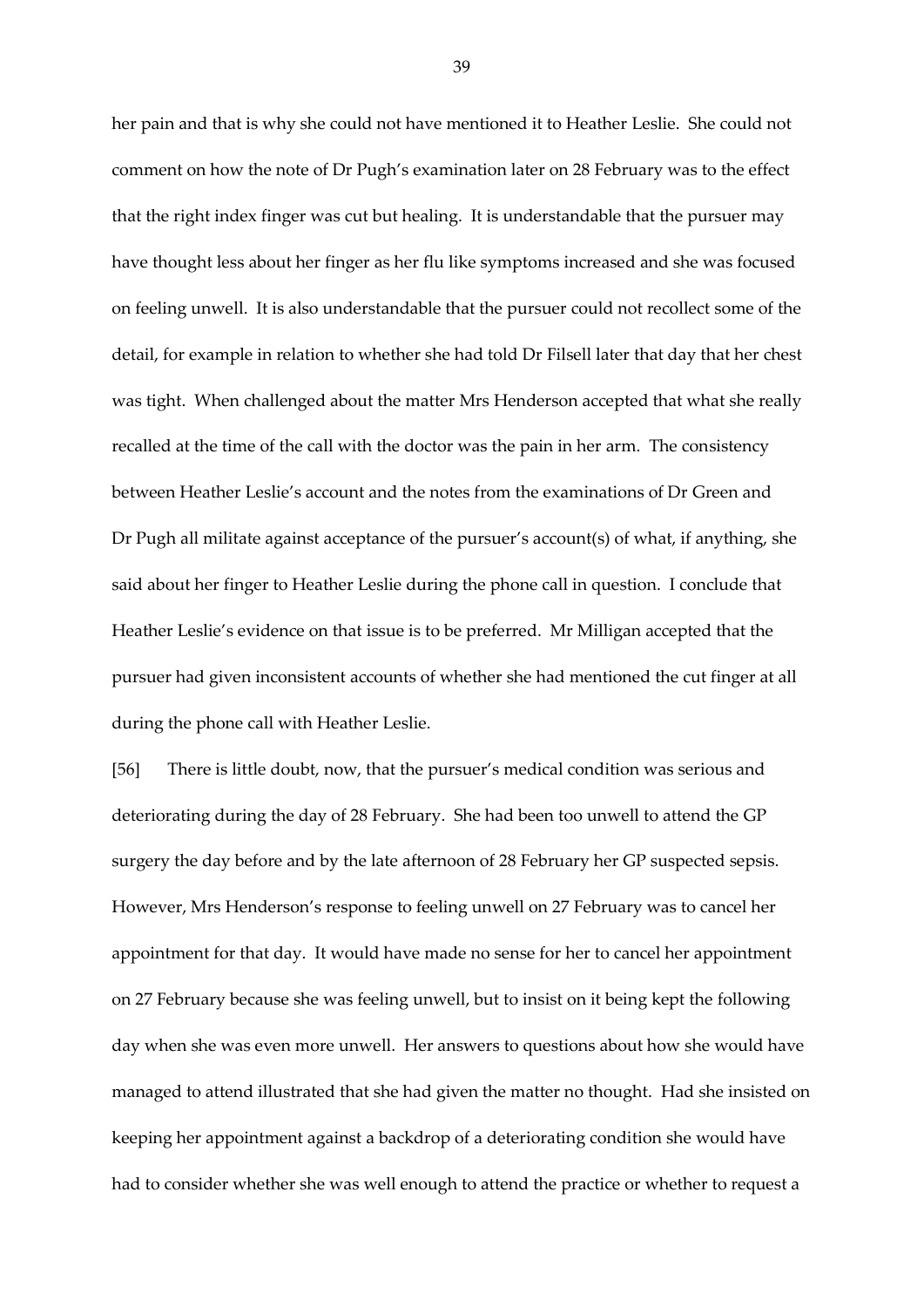home visit. There was no evidence that she had considered either option. Elizabeth Fallas' typewritten note following her conversation with Kim recorded that it was Mrs Henderson who was unable to attend the practice on 28 February due to the weather conditions. That fits with the evidence that the pursuer was informed by Heather Leslie that the weather was the reason for her call at 09:34 and Mrs Henderson realising at that time that she was not well enough to attend for the afternoon appointment. I accept also that the focus of the appointment was on whether the pursuer wished it to remain in place and not the developing symptoms that were later diagnosed as sepsis.

[57] The defenders rely on the consistency between the account given by Heather Leslie in the note or statement she gave relatively shortly after the events of 28 February and what she said in evidence. As already indicated, I reject Laura Adams account of the statements having been created exclusively by Brenda McDonald and Heather Leslie. I reject also the contention made on behalf of the defenders that those statements are to be regarded as effectively contemporaneous with the event. By the time Heather Leslie was asked for her recollection of events she knew that there was to be a complaint and she had access to some material such as the complaint letter and the practice's computer on which she could look to the appointment screen relating to the date in question. That said, I have accepted that she had no difficulty in recalling the day in question partly because of the seriously adverse weather that had necessitated a number of calls that morning and the information received soon thereafter of the terrible outcome for Mrs Henderson. Ms Leslie said in evidence that it had been an unusual day because of the challenges posed by the weather. She explained that she could even now remember parts of the conversation she had with Mrs Henderson who had been on her mind a lot over the years. Accordingly, while the typed note produced as her statement cannot be regarded in the strictest sense as a contemporaneous account,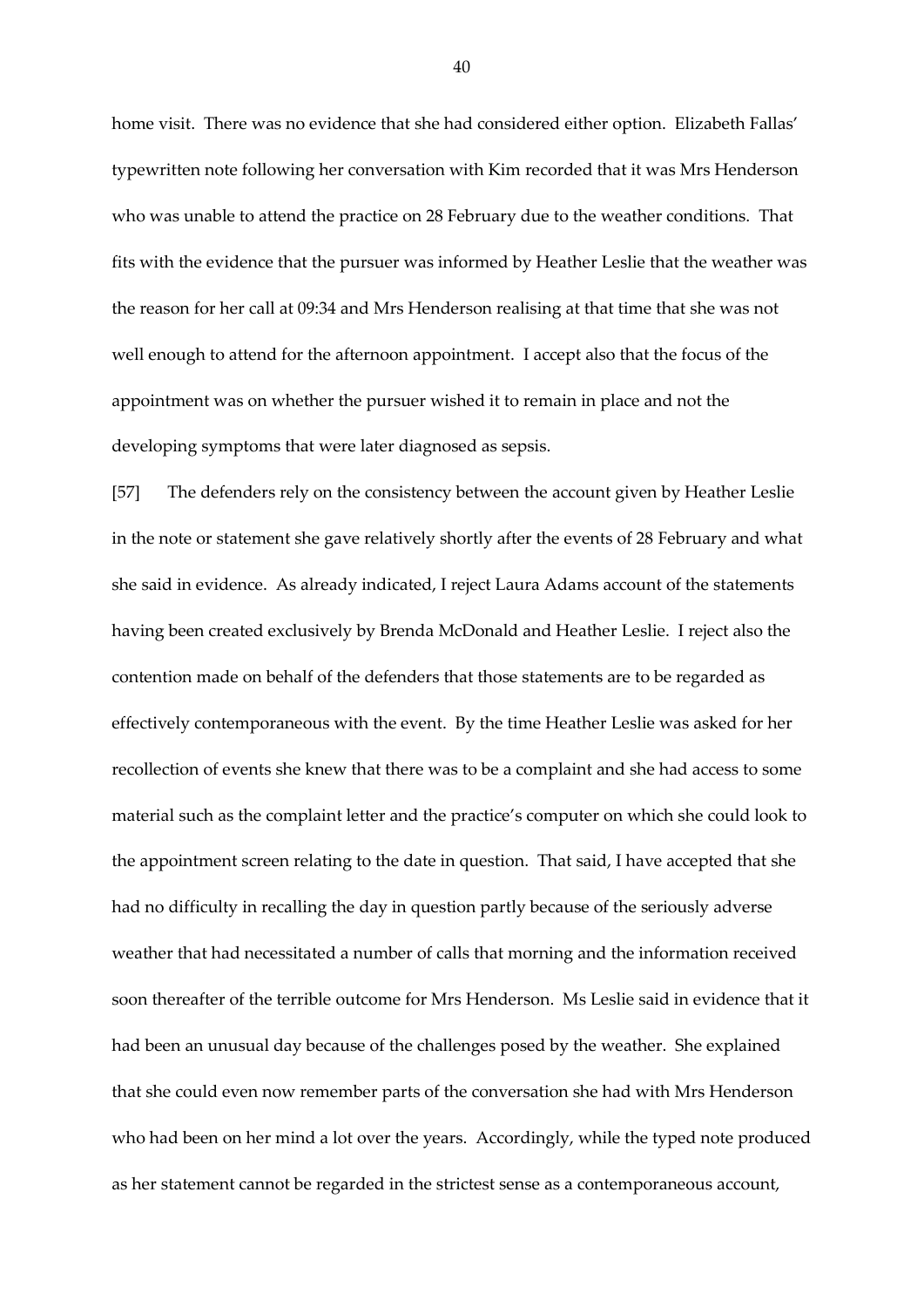that does not detract from her position in evidence that it reflected her best recollection within a few weeks of the event. The dreadful news of Mrs Henderson's condition had reached the practice within days of the telephone call and so Ms Leslie had already reflected on what had taken place. It is regrettable that her original signed handwritten statement was not produced, but I accept her evidence that the subsequent typed note reflected what she had written.

[58] Further, the pursuer's account of telling Heather Leslie the detail of the pain in her arm and underarm and that she needed a doctor to look at her finger sits uncomfortably with the unchallenged evidence of Dr Filsell. She noted that Dr Brown was available at the time of the 09:34 call and that Heather Leslie would probably have passed Mrs Henderson's call through to her if such an account had been given. Heather Leslie was an experienced receptionist whose general competence in her role was not questioned. I accept that she would have acted as Dr Filsell suggests. For completeness I record that I do not regard it as material that the appointment on 28 February was not rearranged given the evidence that the finger cut appeared to be getting better and the attribution by the pursuer of her symptoms to a virus.

[59] There was some focus on evidence on the second telephone call between Mrs Henderson and Brenda McDonald, this time in the afternoon of 28 February 2018. On behalf of the pursuer it was suggested that the terms of that phone call supported the pursuer's account that she had not initiated any cancellation of the appointment. Brenda McDonald accepted in evidence that she had asked the pursuer whether she had gone to her appointment earlier that afternoon and the pursuer responded that she had not. It was only subsequently that Brenda McDonald found out that the appointment had been cancelled earlier that day. Miss McDonald confirmed that the pursuer had not made any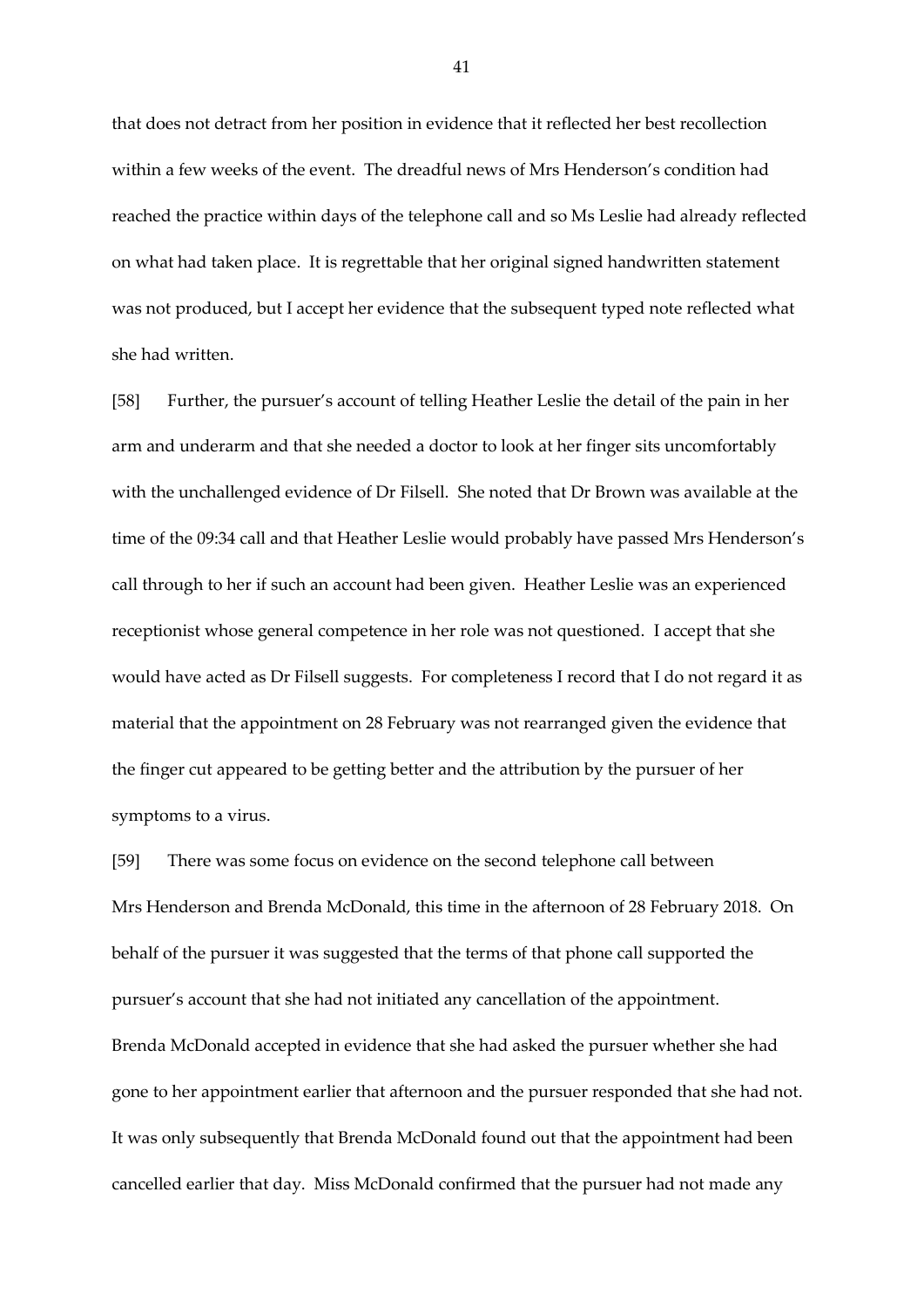reference to a reason why she had not attended the appointment or to it having been cancelled. Ultimately, I do not consider that the second conversation on 28 February adds anything to how it came about that Mrs Henderson's appointment was cancelled. She answered in the negative when asked whether she had made her earlier appointment which would be consistent either with her knowing that it was not going ahead at her instigation or her simply having been too unwell to attend. There were other aspects of the evidence that indicated Mrs Henderson's recollection of the particular times at which things happened was inaccurate. For example, she maintained that the time of her telephone call to Brenda McDonald in the afternoon of 28 February was at 3.30pm until she gave evidence when she accepted that it was at about 5.00pm. The book she wrote "*My Story: Sepsis Raw and Real*" timed the call with Brenda McDonald before 4.00pm. Statements provided by the pursuer to experts involved in the case appeared to time that call at 3.30pm and the initial letter from Mrs Henderson's solicitors intimating her claim stated that she had called the practice back at around 3.30pm on 28 February as she felt she needed help. In short, there was no evidence supportive of the pursuer's accounts of her two telephone calls with Brenda McDonald.

[60] In conclusion, I accept the evidence of Heather Leslie in relation to the contents of the telephone call of 28 February 2018 between her and the pursuer as accurate. The principal reasons for that include (1) that two steps were required to cancel an appointment and that Heather Leslie had no reason to proceed with cancellation had the pursuer expressed a contrary view, (2) the evidence that some appointments were still being kept and new ones made for that day including with the replacement treatment room nurse, and (3) the consistency between Heather Leslie's account of being told by Mrs Henderson that her finger was getting better and the contemporaneous note of Dr Green about the history given